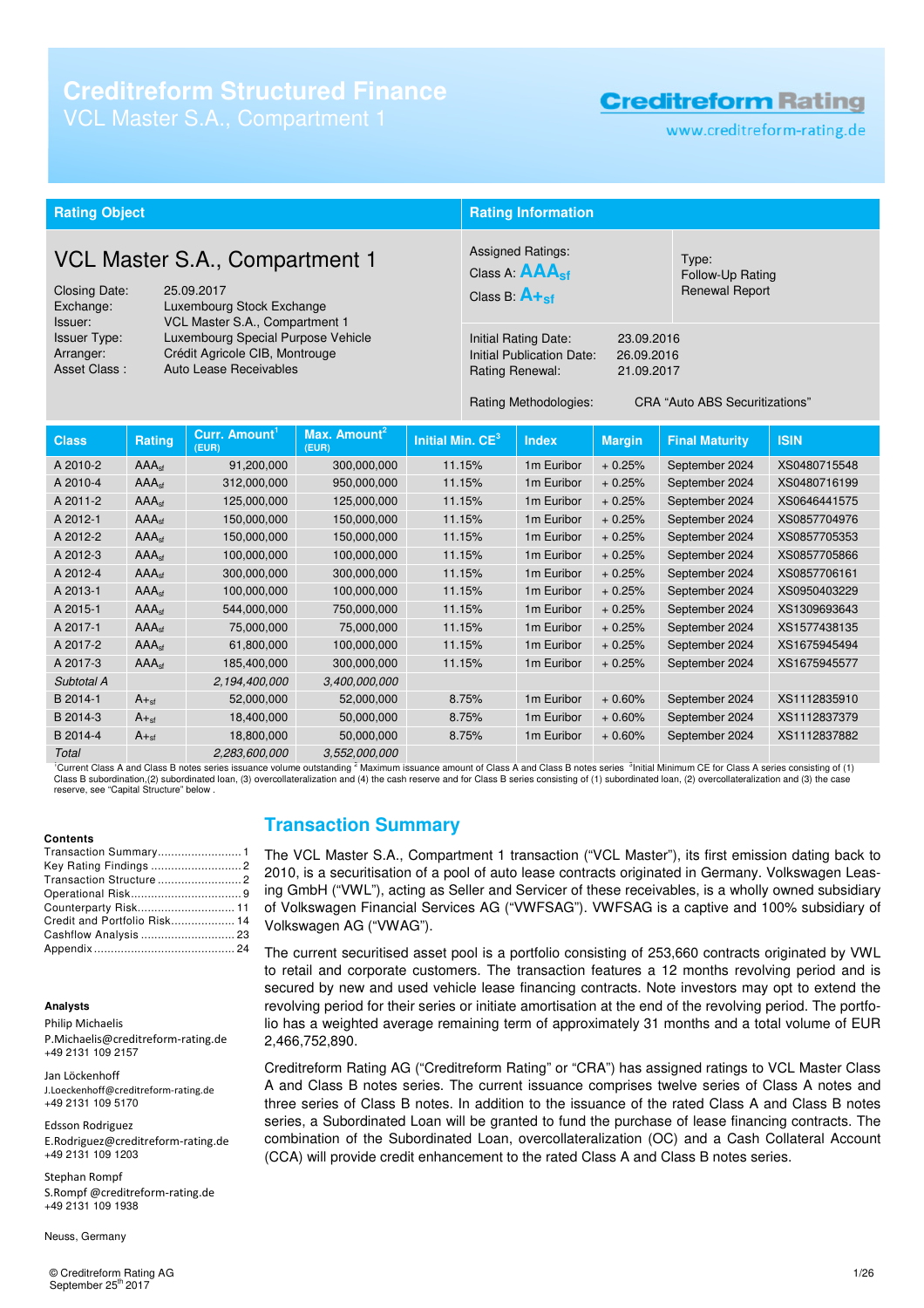www.creditreform-rating.de

### **Key Rating Findings**

- + Stable economic environment and strong macroeconomic factors should support VWFS's ABS strategy and future portfolio performance
- + Established origination, servicing & recovery procedures
- Potentially negative impact of VW AG diesel emission manipulations on future portfolio performance
- Extended 12 months revolving period may affect portfolio quality
- Term Takeouts increase the share of delinquent contracts in the portfolio

### **Transaction Structure**

### **Transaction Parties**

#### Table 1: Transaction Parties

| <b>Role</b>                                                                                                           | <b>Name</b>                                              |  |  |
|-----------------------------------------------------------------------------------------------------------------------|----------------------------------------------------------|--|--|
| Issuer                                                                                                                | VCL Master S.A, Compartment 1, Luxembourg                |  |  |
| Seller / Servicer                                                                                                     | Volkswagen Leasing GmbH, Braunschweig                    |  |  |
| Arranger                                                                                                              | Crédit Agricole CIB, Montrouge                           |  |  |
| Lead Manager                                                                                                          | Crédit Agricole CIB, Montrouge                           |  |  |
| Subordinated Lender                                                                                                   | Volkswagen International Luxemburg S.A., Luxembourg      |  |  |
| <b>Account Bank</b>                                                                                                   | The Bank of New York Mellon, Frankfurt Branch, Frankfurt |  |  |
| Corporate Service Provider                                                                                            | Circumference FS (Luxembourg) S.A., Luxembourg           |  |  |
| Paying Agent                                                                                                          | HSBC Bank plc, London                                    |  |  |
| Registrar                                                                                                             | HSBC Bank plc, London                                    |  |  |
| <b>Calculation Agent</b>                                                                                              | HSBC Bank plc, London                                    |  |  |
| <b>Data Protection Trustee</b>                                                                                        | Volkswagen Bank GmbH, Braunschweig                       |  |  |
| Swap Counterparties (Series):                                                                                         |                                                          |  |  |
| A 2010-4, B 2014-1, B 2014-3,<br>B 2014-4                                                                             | DZ Bank AG, Frankfurt am Main                            |  |  |
| A 2010-2, A 2011-2, A 2012-1,<br>A 2012-2, A 2012-3, A 2012-4,<br>A 2013-1, A 2015-1, A-2017-1,<br>A 2017-2, A 2017-3 | The Bank of Nova Scotia, London                          |  |  |

### **Issuer**

The structure of the transaction is shown below (Figure 1). The Issuer, VCL Master S.A., acting for and on behalf of its Compartment 1, is a special purpose vehicle (SPV) incorporated under the laws of Luxembourg. The company is registered with the Luxembourg Trade and Companies Register and has explicitly stated in its Articles of Incorporation to be governed by the Luxembourg Securitisation Law. The Issuer is a securitisation company with the sole purpose of entering into securitisation transactions through separate compartments.

Risks related to the Issuer are limited, by the compartment structure being ring-fenced and with limited recourse to other creditors of the Issuer, including non-petition provisions. We regard the structure of the Issuer as being bankruptcy-remote. CRA conducted its rating assuming no adverse future change in Luxembourg securitisation law. A legal opinion addressing the Issuer structure was provided.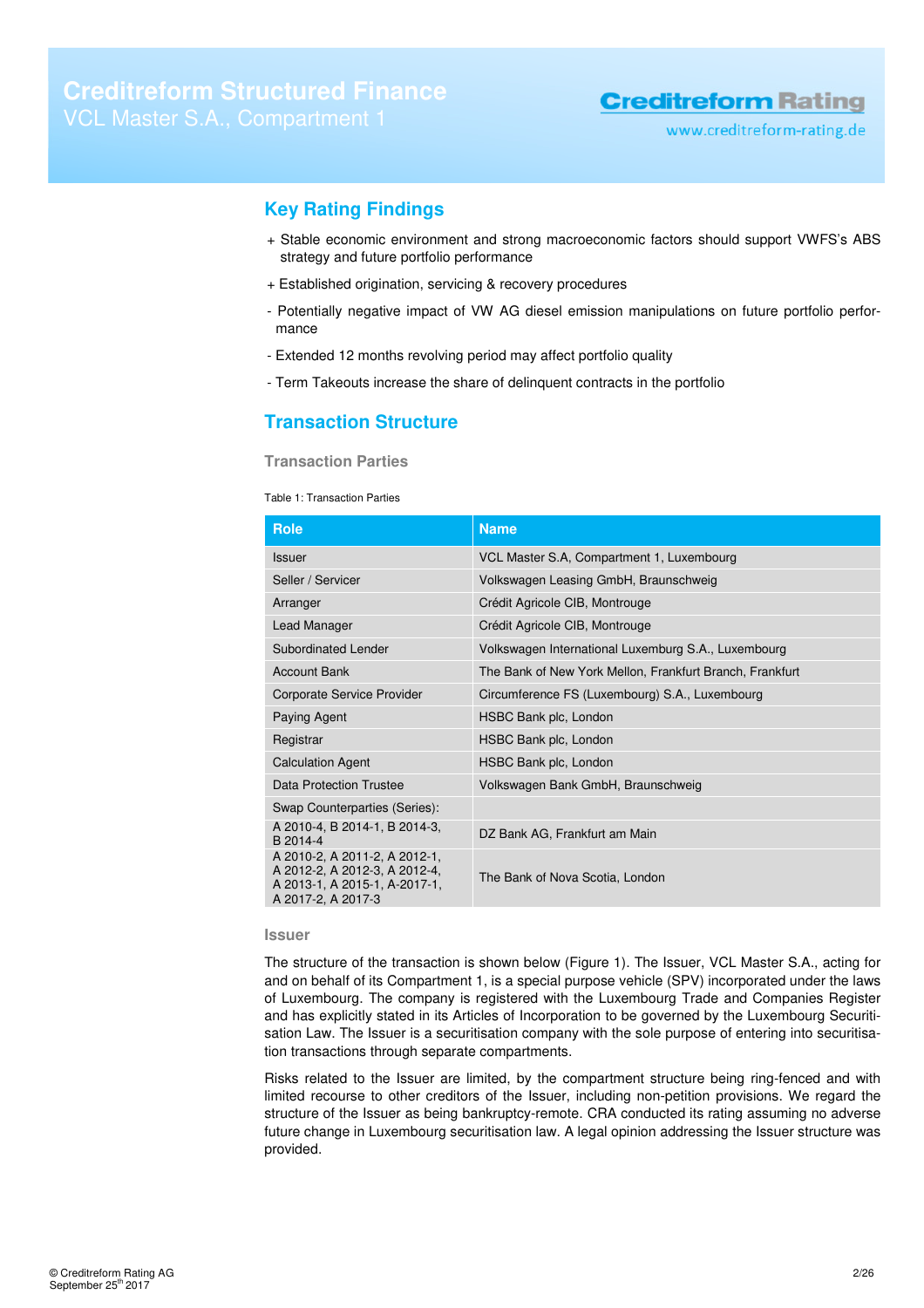www.creditreform-rating.de





#### **True Sale**

The Issuer has entered into a receivables purchase agreement for the initial and revolving purchase of vehicle lease receivables pursuant to the ordinary course of the seller's business. The related lease financing contracts are governed by German law. VCL Master will acquire all right, title and interest arising from such receivables. The rights allocated to VCL Master will be assigned to the Security Trustee for the benefit of the noteholders. The transfer of title and collateralisation for security purpose is subject to resolutory conditions which stipulate that title to the vehicle will be returned to VWL once fulfilled (i.e. lease receivables have been settled or terminated). Legally, this creates an expectancy right (Anwartschaftsrecht) which transforms into full legal ownership once the resolutory conditions are fulfilled. VWL may opt to sell such expectancy rights (ER) to other entities. Legal opinions addressing the legality, validity and enforceability of such receivables were provided.

Serving as a securitisation platform for VWL, VCL Master may, on a regular basis, purchase further selected lease financing contracts by issuing additional notes (tap-issuance), or sell and transfer selected lease financing contracts to other entities (term takeout). The purchased receivables include only the finance portion of the total vehicle value and will amortise in full. VCL Master will not finance the contractual residual value (RV) of the lease financing contracts at maturity. The RV portion of the total vehicle value may be sold and financed in the form of expectancy rights (Anwartschaftsrecht) by other entities (i.e. "VCL Master Residual Value S.A.") or remain with VWL.

If an obligor defaults, the proceeds from the sale of the vehicle will be split pro rata between the remaining lease receivable portion and the residual value portion of the vehicle book value.

### **Revolving Period**

The transaction features an initial revolving period of 12 months. During this period, and according to the Order of Priority, the remaining distributions less taxes, fees, costs and interest for Class A and Class B notes series will be used for the purchase of new receivables instead of amortisation. Since the additional receivables are bought with a purchase price discount of 2.1%, the overcollateralization of notes will increase. In contrast to tap-issuance, the purchase of additional receivables during the revolving period does not depend on rating agency confirmation. However, the occurrence of an early amortization event may end the revolving period prematurely (see "Order of Priority and Triggers").

The revolving period can be extended for existing notes series and includes the extension of the final maturity date, and, if relevant, an amendment of the note margins. If current noteholders refuse to extend the revolving period, this may result in the existence of both amortising and non-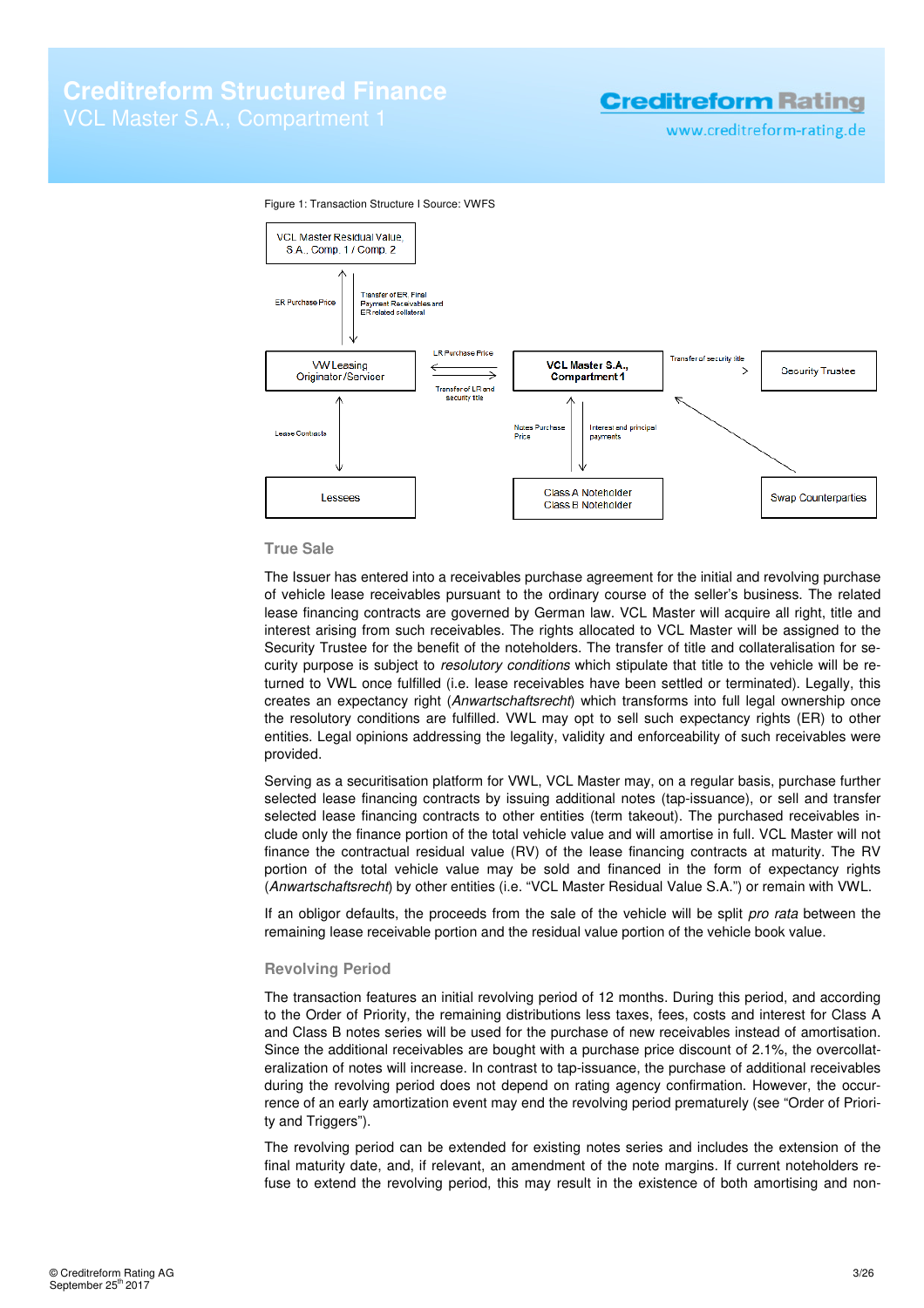amortising series of notes. The amortising notes will benefit from an amortisation factor, setting the current pro-rata share of the series and enabling a quick redemption.

### **Term Takeout**

Term Takeouts and Tap-Issuance can only carried out if ratings unaffected

Within the transaction, the Issuer acts as an intermediate warehousing vehicle. The Issuer may on any payment date sell any or all purchased receivables to any member of Volkswagen Group or to an affiliated securitisation vehicle (transferee). The additional receivables purchase price will include overcollateralization in accordance with the purchaser's capital structure, which may affect the level of overcollateralization within the VCL Master structure following a term takeout.

Regardless of the mandatory random selection character of such takeouts, they may affect the quality of the portfolio (lower granularity, adverse diversification through eligibility criteria of transferee, increase of delinquent receivables). Therefore, prior to term takeouts, rating agencies have to confirm that the assigned ratings of Class A and Class B notes series will remain unaffected by such action.

The proceeds from a term takeout bypass the order of priority and will be directed to the distribution account, where the outstanding Class A and Class B notes will be amortised.

#### **Tap-Issuance**

During the revolving period, and notwithstanding the purchase of replenishment receivables, the Issuer may from time to time offer to noteholders an increase of the issue amount of existing notes series and/or conduct an issuance of further note series in order to purchase additional receivables. Here, noteholders of existing series have the right, but not the obligation, to increase their respective issue amounts. However, a tap-issuance shall only be realised if the ratings of Class A and Class B notes series will remain unaffected by such action.

Upon occurrence of a tap-issuance, new and existing noteholders share a new portfolio with potentially different characteristics. The larger pool may have higher granularity and the relative share of delinquent and defaulted receivables may decrease because eligibility criteria exclude those receivables from purchase. However, the effects on portfolio diversification depend on the characteristics of the portfolio that will be purchased. As a general rule, tap-issuance receivables will be selected randomly and not with the intention to prejudice the noteholders, which reduces potential adverse effects on diversification.

Moreover, although the receivables will be purchased at a purchase price discount of 0.95% for OC, this may dilute (decrease) the OC for Class A and Class B notes series which builds up during revolving period replenishments (benefiting from a higher discount of 2.1%) and/or the amortization of notes (see "Order of Priority and Triggers").

### **Seller and Servicer**

VWL is a wholly owned subsidiary of VWFSAG and acts as Seller and Servicer of the lease financing contracts. VWAG is the parent company of VWFSAG, holding 100% of its shares and thus a controlling interest. VWAG´s non-bank-related financial division, as represented by VWFSAG, is a core business of the group with a significant contribution to group total earnings. CRA undertook an unsolicited rating of VWAG.

On September 1st 2017 VWFS announced the implementation of a new organisational set-up. Volkswagen Bank is now a wholly owned subsidiary of Volkswagen AG, aiming to bundle the credit and deposit business within the European Economic Area in Volkswagen Bank GmbH. The leasing activities, besides other activities will remain with VWFSAG. CRA didn't expect any material changes or negative impact for the VCL Master transaction resulting from these organisational changes. CRA undertook an unsolicited ranting of Volkswagen Bank GmbH.

VWAG is currently facing legal and financial uncertainties resulting from the use of particular software in type EA 189 EU5 diesel engines. On September 18th, the US Environmental Protection Agency (EPA) published a Notice of Violation alleging Volkswagen of having used certain software in diesel engines to circumvent emission standards under the Clean Air Act. According to a public

VWFS challenged by saturated markets and current VW AG diesel emissions manipulation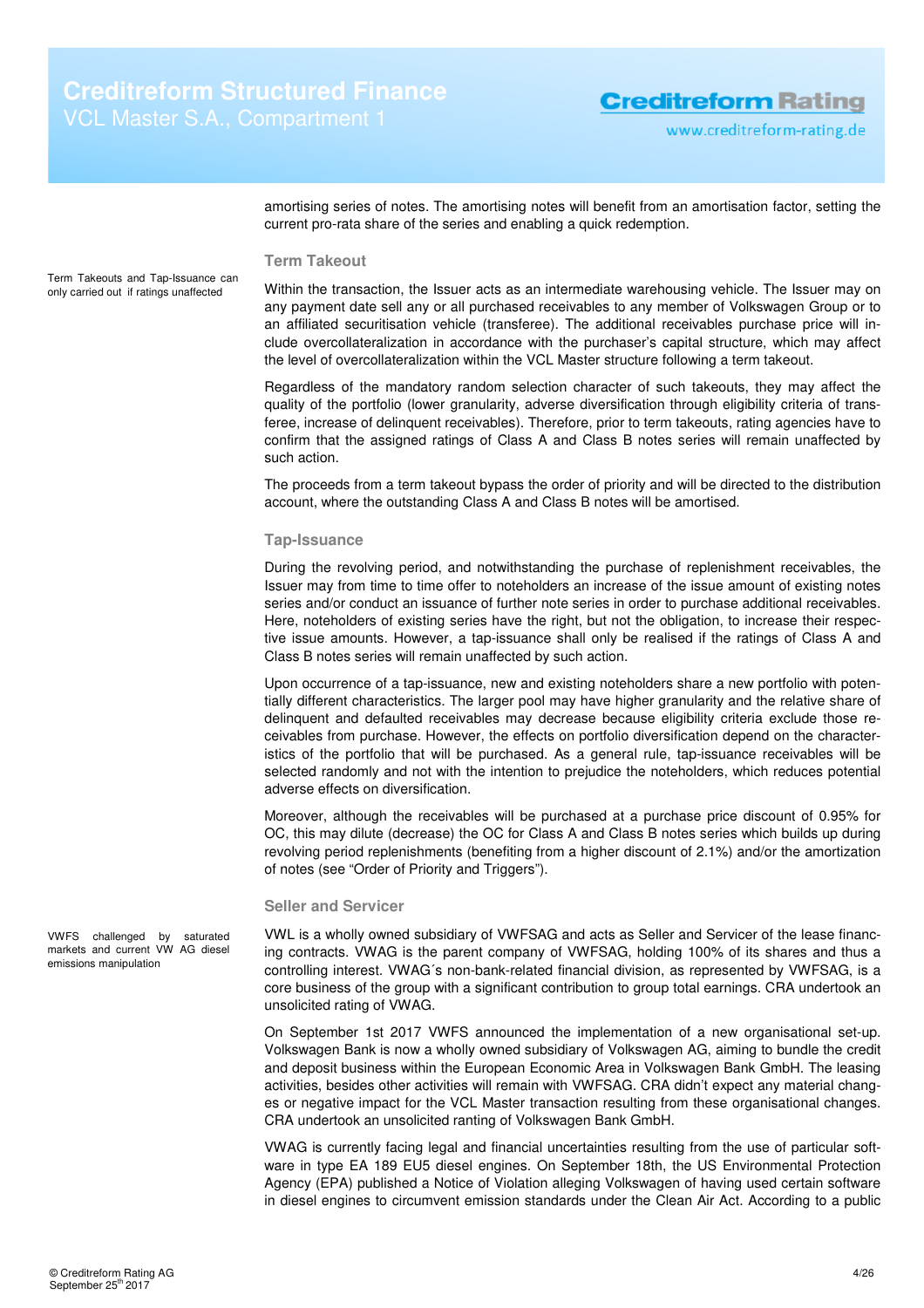announcement by VWAG, around 11 million vehicles worldwide might be affected. On December 16th, Volkswagen announced that the presented technical measures have generally been approved by the German Federal Motor Transport Authority (KBA) with the consequence that the measures also apply to the EU-28 markets.

In its FY2015 report, VW AG recorded provisions of EUR 7.0bn and identified four potential material consequences for its result of operations, financial position and net assets:

- Criminal and administrative proceedings all over the world (excluding USA/Canada)
- Product-related lawsuits worldwide (excluding USA/Canada)
- Lawsuits filed by investors worldwide (excluding USA/Canada)
	- Proceedings in the USA/Canada

As of June 2017, VWAG reported sales revenues of EUR 115.9bn (+7.3% YoY) and an operating profit of EUR 8.9bn up from EUR 5.3bn the prior year. No special items have been reported within the half year financial report. However, the Automotive Division's net cash flow sharply decreased to EUR -4.8bn down from EUR 5.1bn on June 30th 2016 due to anticipated high cash outflows attributable to the diesel issue. The impact of diesel-related issues also triggered the expectations in car deliveries to customers for FY2017.

VWAG is in exchange of information with authorities to coordinate remedial actions. VWAG is currently exposed to various investigations as well as lawsuits in which authorities, investors and individuals have asserted claims against VWAG. The long-term implications of the manipulation of diesel emissions might include reputational damage, sale contractions, and negative financial impacts due to fines, costs of recall campaigns and higher financing costs. Creditreform Rating will closely monitor all future developments and implications for the transaction (also see "Volkswagen Manipulation of Diesel Emissions" below).

### **Capital Structure**

The discounted receivables balance is calculated using a discount rate equal to 5.7016% per annum. The discount rate is used to cover senior expenses and the servicing fee. At the onset of the transaction, it is calculated as follows (Table 2):

Table 2: Discount Rate Composition

| <b>Parameters</b>                |        |
|----------------------------------|--------|
| Servicing fee (%)                | 1.0000 |
| Senior expenses (%)              | 0.0300 |
| Weighted fixed interest payments | 0.1988 |
| Subtotal (%)                     | 1.2288 |
| Buffer release rate (%)          | 4.4728 |
| Discount Rate (%)                | 5.7016 |

A buffer release amount, calculated as the product of the buffer release rate and the future discounted receivables balance, is paid to the Seller as long as no insolvency event on the part of VWFS has occurred. In the event of insolvency, the structure will additionally benefit from the buffer release rate.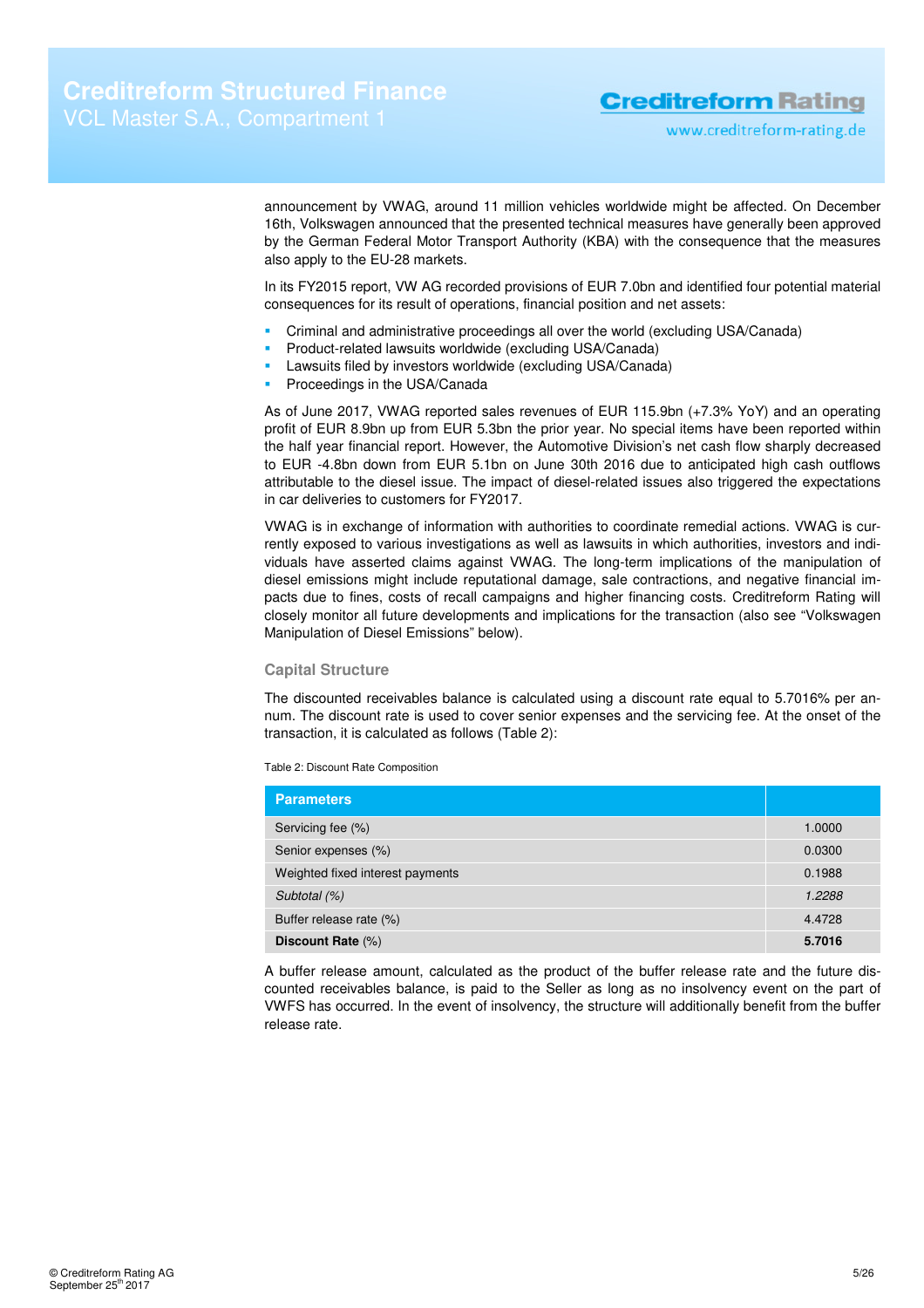### The total balance sheet of the Issuer is composed as follows:

Table 3: VCL Master Current Balance Sheet

| <b>Assets</b>               | <b>Amount (EUR)</b> | <b>Liabilities</b> | <b>Amount (EUR)</b> | Size $(\%)$ |
|-----------------------------|---------------------|--------------------|---------------------|-------------|
| <b>Receivables</b>          | 2,466,752,890       | Class A            | 2,194,400,000       | 85.87       |
| Cash reserve (CCA)          | 28,316,640          | Class B            | 89,200,000          | 3.49        |
| <b>Accumulation Account</b> | 88,704,441          | Sub Loan           | 163,022,519         | 6.38        |
|                             |                     | PPD OC             | 108,834,813         | 4.26        |
|                             |                     | Cash Reserve (CCA) | 28,316,640          | 1.11        |
| <b>Total</b>                | 2,583,773,971       |                    | 2,583,773,971       | 101.11      |

The Class A notes series currently represent 85.87% and Class B notes series 3.49% of the discounted receivables balance. Credit enhancement to the notes series is provided by a Subordinated Loan (6.38%) and overcollateralization (5.37%), calculated as the sum of purchase price discounts ("PPD OC", 4.26%) and a cash reserve, currently funded 1.11% of the receivables balance and floored at a minimum of 0.60% of the maximum discounted receivables balance.

Table 4: VCL Master Series Overview

| <b>Class</b> | <b>Curr. Amount (EUR)</b> | <b>Max. Amount (EUR)</b> | <b>Swap Counterparty</b>   | <b>Status</b> |
|--------------|---------------------------|--------------------------|----------------------------|---------------|
| A 2010-2     | 91.200.000                | 300.000.000              | Bank of Nova Scotia        | revolving     |
| A 2010-4     | 312,000,000               | 950,000,000              | DZ Bank AG                 | revolving     |
| A 2011-2     | 125,000,000               | 125,000,000              | Bank of Nova Scotia        | revolving     |
| A 2012-1     | 150,000,000               | 150,000,000              | Bank of Nova Scotia        | revolving     |
| A 2012-2     | 150,000,000               | 150,000,000              | Bank of Nova Scotia        | revolving     |
| A 2012-3     | 100,000,000               | 100,000,000              | Bank of Nova Scotia        | revolving     |
| A 2012-4     | 300,000,000               | 300,000,000              | Bank of Nova Scotia        | revolving     |
| A 2013-1     | 100,000,000               | 100,000,000              | <b>Bank of Nova Scotia</b> | revolving     |
| A 2015-1     | 544,000,000               | 750,000,000              | Bank of Nova Scotia        | revolving     |
| A 2017-1     | 75,000,000                | 75,000,000               | Bank of Nova Scotia        | revolving     |
| A 2017-2     | 61,800,000                | 100,000,000              | Bank of Nova Scotia        | revolving     |
| A 2017-3     | 185,400,000               | 300,000,000              | Bank of Nova Scotia        | revolving     |
| B 2014-1     | 52,000,000                | 52,000,000               | DZ Bank AG                 | revolving     |
| B 2014-3     | 18,400,000                | 50,000,000               | DZ Bank AG                 | revolving     |
| B 2014-4     | 18,800,000                | 50,000,000               | DZ Bank AG                 | revolving     |

All note series are currently revolving. The Class A notes series benefit from a current total CE of 15.24%, calculated as the sum of Class B subordination, the Subordinated Loan, PPD OC and the Cash Collateral Account. The Class B notes series benefit from a total CE of 11.75%, respectively.

### **Cash Collateral Account**

The Cash Collateral Account (CCA) includes several positions. A cash reserve, currently funded and amounting to 1.11% of the discounted receivables balance (the "General Cash Collateral Amount") is available to cover senior costs and note interest payments. Prior to the occurrence of a foreclosure event, the cash collateral account will be refunded on each payment date from the available distribution amount remaining after items 1-3 of the priority of payments.

The CCA reduces to a floor amount of 0.6% of the maximum aggregated discounted receivables balance (since the start of the VCL Master program) as of the end of the monthly period and is providing liquidity for fees, expenses and interest of approximately half a year.

Provided that either the final maturity date has been reached or that the aggregate discounted receivables balance has been reduced to zero, any remaining general cash collateral amount can be used to redeem the notes. Otherwise and before final maturity, any excess cash standing to the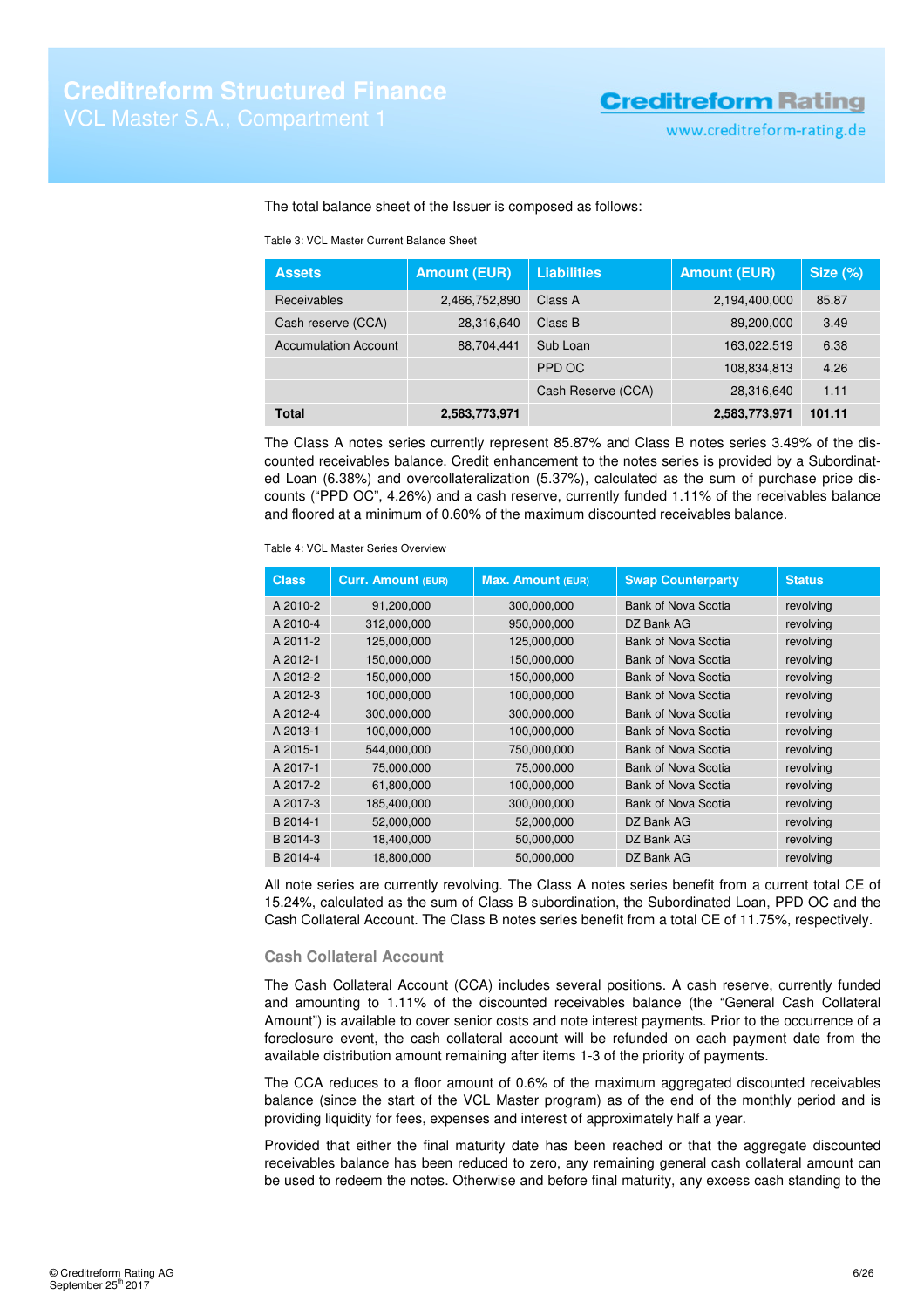credit of the CCA will be distributed to make principal and interest payments of the Subordinated Loan or be released as a final success fee to VWFS.

### **Interest Rate Swap**

To hedge interest rate risks arising from the mismatch between the collection of fixed-rate lease payments and floating-rate interest payments on both Class A and Class B notes series, the Issuer will enter into swap agreements for each series of notes to receive floating (1m Euribor +0.25% for Class A notes series and 1m Euribor +0.60% for Class B notes series) while paying the fixed leg, respectively. The fixed rates have been calculated to include the Class A or Class B margins; payments under the swaps are linked to the outstanding balance of the respective notes.

### **Order of Priority and Triggers**

Monthly payments to transaction parties are calculated on the available distribution amount and will be distributed according to the priority of payments. The monthly amount available for distribution and the order of priority are shown below (Table 5, Table 6).

#### Table 5: VCL Master Distributions

| <b>Available Distribution Amount</b> |                                                                                                 |  |
|--------------------------------------|-------------------------------------------------------------------------------------------------|--|
| 1                                    | + Interest accrued on the accumulation account and the distribution account(s)                  |  |
| $\overline{2}$                       | + Collections received or collected by the Servicer                                             |  |
| 3                                    | + Net swap receipts                                                                             |  |
| $\overline{4}$                       | + Payments from CCA                                                                             |  |
| 5                                    | + Accumulation account (upon end of revolving period)                                           |  |
| 6                                    | - Buffer release amount to VWFS (provided that no Insolvency Event occurred in respect of VWFS) |  |

#### Table 6: Priority of Payments

|                | <b>Order of Priority</b>                                                                                                       |  |  |  |
|----------------|--------------------------------------------------------------------------------------------------------------------------------|--|--|--|
| $\mathbf{1}$   | Taxes, senior expenses and fees                                                                                                |  |  |  |
| $\overline{2}$ | Net swap payments                                                                                                              |  |  |  |
| 3              | Interest payments on the class A note (accrued and unpaid)                                                                     |  |  |  |
| 4              | Interest payments on the class B note (accrued and unpaid)                                                                     |  |  |  |
| 5              | Payment to the cash collateral account                                                                                         |  |  |  |
| 6              | Payment to the Class A amortisation amount for amortising series or to the Class A accumulation<br>amount for revolving series |  |  |  |
| $\overline{7}$ | Payment to the Class B amortisation amount for amortising series or to the Class B accumulation<br>amount for revolving series |  |  |  |
| 8              | Accrued and unpaid interest on the subordinated loan                                                                           |  |  |  |
| 9              | Principal payment of the outstanding balance of the subordinated loan                                                          |  |  |  |
| 10             | Payment of a final success fee                                                                                                 |  |  |  |

Interest payments of Class A notes rank senior to interest payments of Class B notes. The targeted note balances are calculated with respect to a target level of OC. The OC level can be defined as the relative excess of the aggregate discounted receivables balance over the nominal amount of the Class A or Class B notes.

Principal payments of Class A notes are granted sequential priority over those of Class B until the Class A target OC level has been reached ("sequential amortisation"). After this event, Class A and B notes will be redeemed on a pro-rata basis, maintaining the Class A target OC level while redeeming Class B notes until the Class B target OC level has been reached. Table 7 shows the transaction's target OC levels.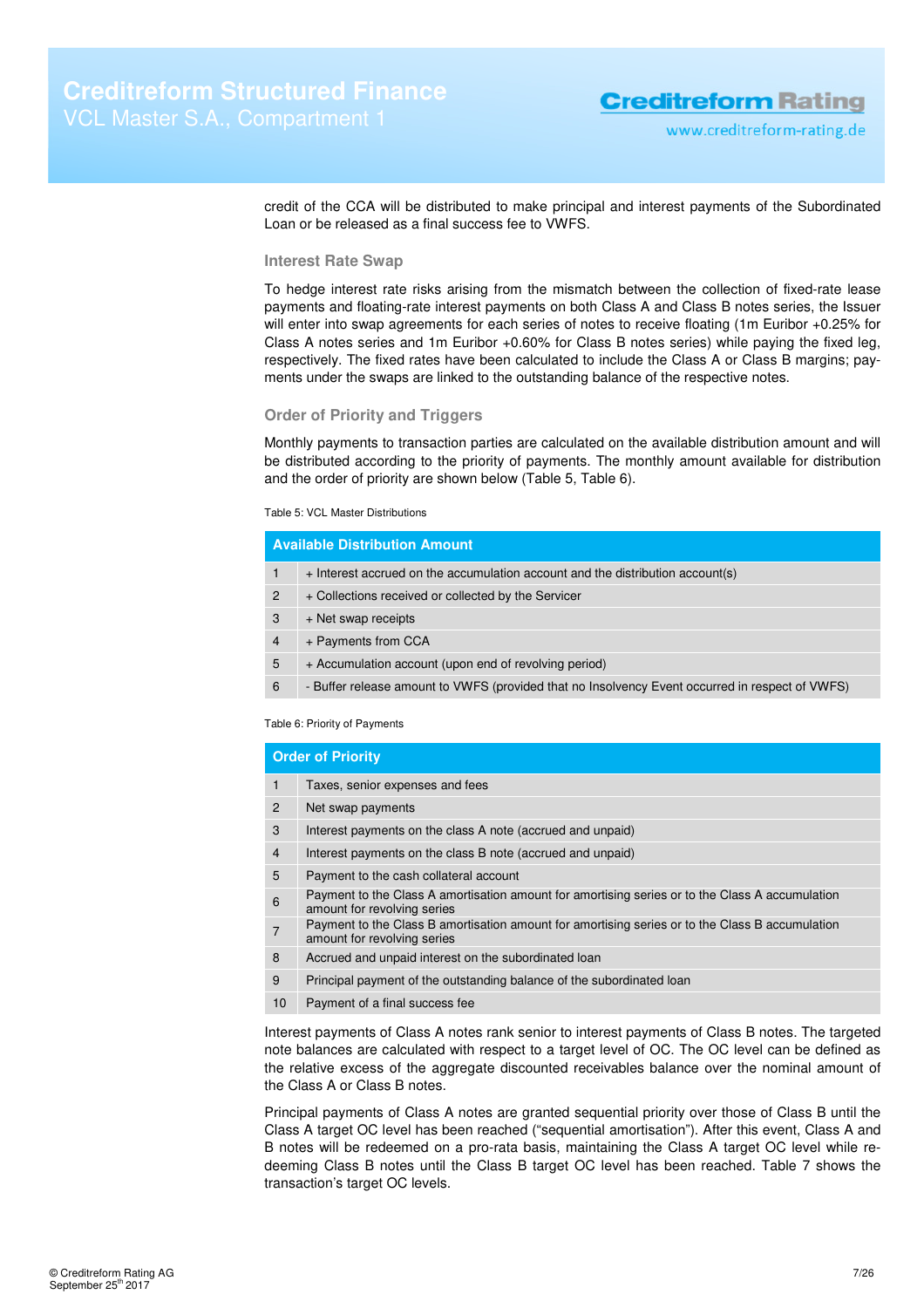www.creditreform-rating.de

#### Table 7: Target Overcollateralization Levels

| <b>Overcollateralization Levels</b>    | <b>Class A</b> | <b>Class B</b> |
|----------------------------------------|----------------|----------------|
| Minimum OC level (%)                   | 10.0           | 7.6            |
| Target OC, during revolving period (%) | 17.0           | 13.5           |
| Target OC, after revolving period (%)  | 20.0           | 16.5           |
| Target OC, upon CEIC is in effect (%)  | 100.0          | 100.0          |

The structure will switch to sequential amortisation when the asset balance has amortised to 10% of the initial balance or pursuant to an early amortisation event (Table 8). The occurrence of an early amortisation event will end the revolving period immediately.

Table 8: Early Amortisation Event

|    | <b>Early Amortisation Event</b>                                                                                                     |
|----|-------------------------------------------------------------------------------------------------------------------------------------|
|    | No more receivables to purchase (accumulation balance > 10% of discounted receivables balance, on<br>two consecutive payment dates) |
| 2  | Class A OC level drops below 10% or Class B OC level drops below 7.6% (with grace period of first 6<br>months)                      |
| 3  | VWL ceases to be a group member of VWFSAG                                                                                           |
| 4  | CEIC is in effect                                                                                                                   |
| 5  | Occurrence of foreclosure event                                                                                                     |
| 6. | Failure to replace swap counterparty upon default or termination event                                                              |
|    |                                                                                                                                     |

Portfolio deterioration through losses can also trigger an early amortisation event (a "Credit Enhancement Increase Condition," CEIC). Table 9 displays the conditions for a CEIC, which depend on the dynamic net loss ratio (DNL, rolling 3 months net loss average) and the cumulative net loss ratio (CNL), as well as the late delinquency ratio (LDR, obligors more than six instalments overdue). The loss ratio thresholds depend on the seasoning of the portfolio and are more restrictive with a younger portfolio.

Table 9: CEIC Trigger

| <b>Weighted Average Seasoning</b> |      | DNL exceeds $(\%)$   CNL exceeds $(\%)$ | LDR exceeds (%) |
|-----------------------------------|------|-----------------------------------------|-----------------|
| $0 \le x \le 12$ months           | 0.40 | 0.45                                    | 2.50            |
| $12 \le x \le 24$ months          | 1.00 | 1.20                                    | 2.50            |
| $24 < x \leq 36$ months           | 2.00 | 1.75                                    | 2.50            |
| $>$ 36 months                     | 2.80 | 2.25                                    | 2.50            |

At present, the weighted average seasoning of the portfolio is 8.52 months. However, the seasoning of the portfolio may in- or decrease due to the revolving nature of the portfolio and the occurrence of tap-issuances or term takeouts. Further criteria for a CEIC are the occurrence of a Servicer replacement, the insolvency of VWL or insufficient funds for the Cash Collateral Account.

### **Eligibility Criteria**

VWFS as Seller warrants that, as of the purchase date:

- **Lease receivables constitute legal, valid and enforceable rights against lessees**
- Lease receivables are denominated and payable in EUR
- Lease receivables are assignable and require monthly payments
- Related lease receivables are free of defences, whether pre-emptory or otherwise, as well as free of rights of third parties
- Status and enforceability of purchased receivables is not impaired by set-off rights or warranty claims
- No related lease receivable was overdue at the closing date or additional purchase date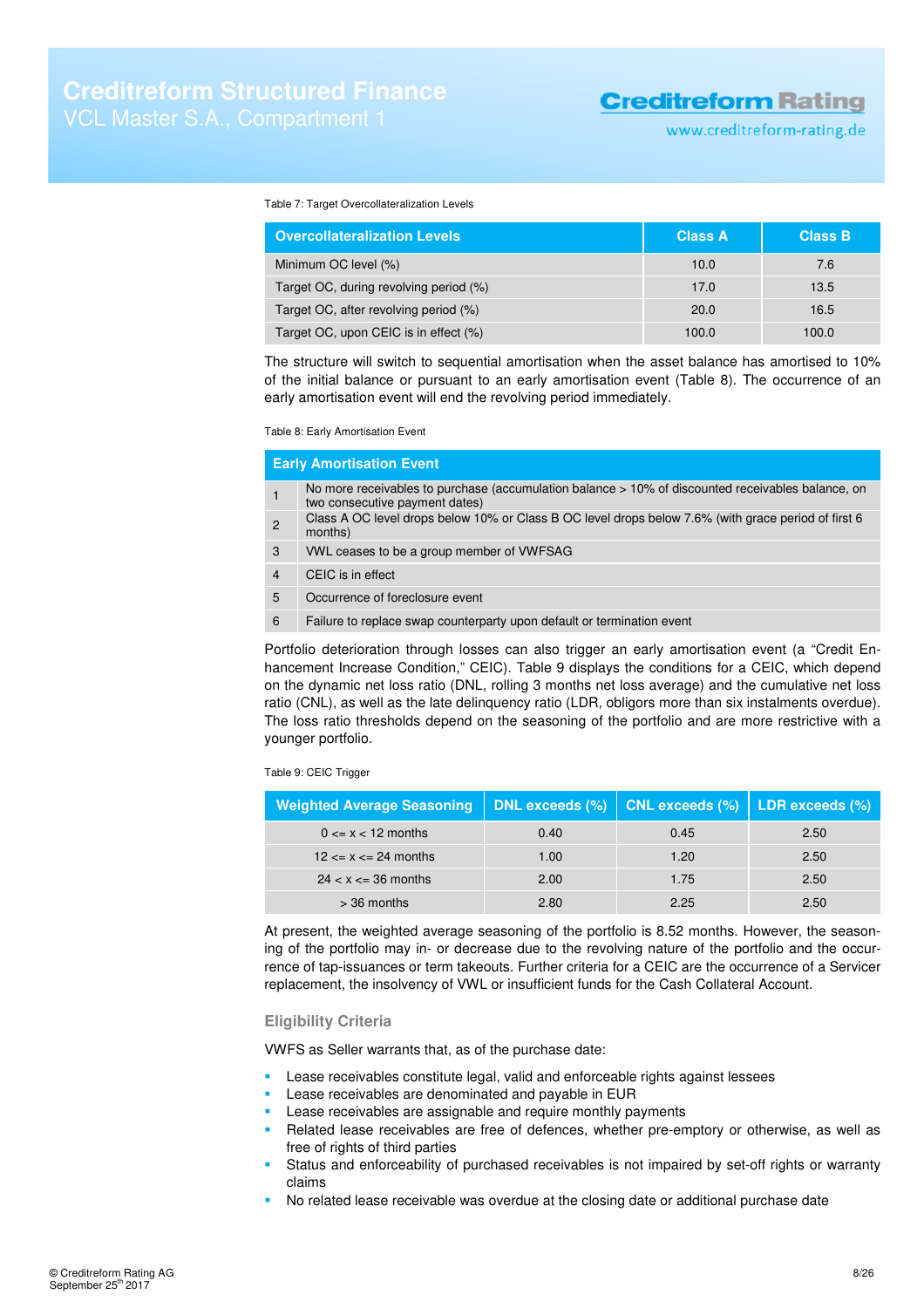# **Creditreform Structured Finance**

### **Creditreform Rating**

- www.creditreform-rating.de
- Related lease financing contracts are governed by the laws of Germany and have been entered into with German companies or residents of Germany
- No defaulted receivables, no insolvency proceedings against lessees
- No obligor is a member of the Volkswagen Group
- Obligor has at least paid two instalments
- Instalments are substantially equal through time
- Contract term of 12-60 months
- Single obligor concentration limit: EUR 500,000
- Concentration limit: ≤5% of all leased vehicles are non-VW group vehicles
- Concentration limit: ≤40% with a remaining term of less than 12 months<sup>\*</sup>
- Concentration limit: ≤30% with a remaining term of more than 36 months<sup>\*</sup>
- Concentration limit: ≤6% of all leased vehicles are used vehicles
- Concentration limit: ≤22% of all leased vehicles are commercial vehicles (VW Nutzfahrzeuge)

\* of the aggregate discounted receivables balance

### **Operational Risk**

### **Economic Outlook and German Auto Leasing Business**

Growth in 2016 was mainly driven by strong domestic demand, which Creditreform expects to be robust in 2017. Private consumption spending continued to benefit from increasing real wages and buoyant labour market conditions. The UK's decision to leave the EU may have negative repercussions in case of a disordered Brexit, given the close trade ties and financial linkages, but we do not expect any significant impact to materialize in 2017-18. Compared with its peers, Germany´s headline macro indicators remain strong. We forecast GDP to expand by 1.8% in 2017. Thus, our economic outlook for Germany remains positive, which is also reflected by its sovereign rating and the related outlook. On 30 June 2017, Creditreform Rating has published the unsolicited long-term sovereign rating of "AAA /stable" for the Federal Republic of Germany. In our view, a stable economic environment and strong macroeconomic factors should generally support VWFS's ABS strategy.

The European securitisation market has declined substantially since the 2008 financial crisis and current total market volumes have remained below their pre-2008 levels. Notably, the share of auto ABS in total transaction volume has been increasing in recent years. Following an average annual issuance volume of EUR 4.6bn between 2000 and 2005, it increased to EUR 13bn between 2006 and 2010, peaking at EUR 30bn in 2016. This mirrored the strong performance of the European automobile markets in 2016, with 14.6m (+6.8% YoY) new vehicle registrations in the EU. In 2016, the German automobile market has shown a robust performance, new vehicle registrations revealing a +5% YoY increase backed by dynamic growth in the commercial vehicle market.

Lease investments in Germany have slightly increased to a total of EUR 56.8bn in 2016 (2015: 52.4bn), with automobile leases taking a major share of 75% (2015: 74%) in all leasing goods. The German fleet leasing market is dominated by national captives such as Volkswagen, Audi, BMW or Mercedes-Benz, which generate well beyond 70% of the total business. Following a severe drop in new lease registrations in the aftermath of the 2008 financial crisis and the subsequent economic recovery, the year 2016 marked a record with 830,000 (+6% YoY) new vehicle registrations in commercial leasing fleets, driven largely by a strong demand for replacements. Overall, new vehicle registrations in leasing fleets had a share of 24.7% (+0.2% YoY) of all new car registrations in Germany.

Developments in the Auto ABS market are driven by a small number of originators. In particular, Volkswagen expanded its market position with the volume of issuances growing between 2010 and 2015, and represents a share of 30% of total issue volume since 2000. In Germany, VWFS´s entire portfolio of lease financing contracts increased from 1.8 million in 2016 to 2.0 million in 2017 (as of June 2017). The German loan and lease business penetration rate of VWFS (vehicle deliveries combined with financial service contracts) has slightly increased from 55.4% in 2016 to 56.7% in 2017.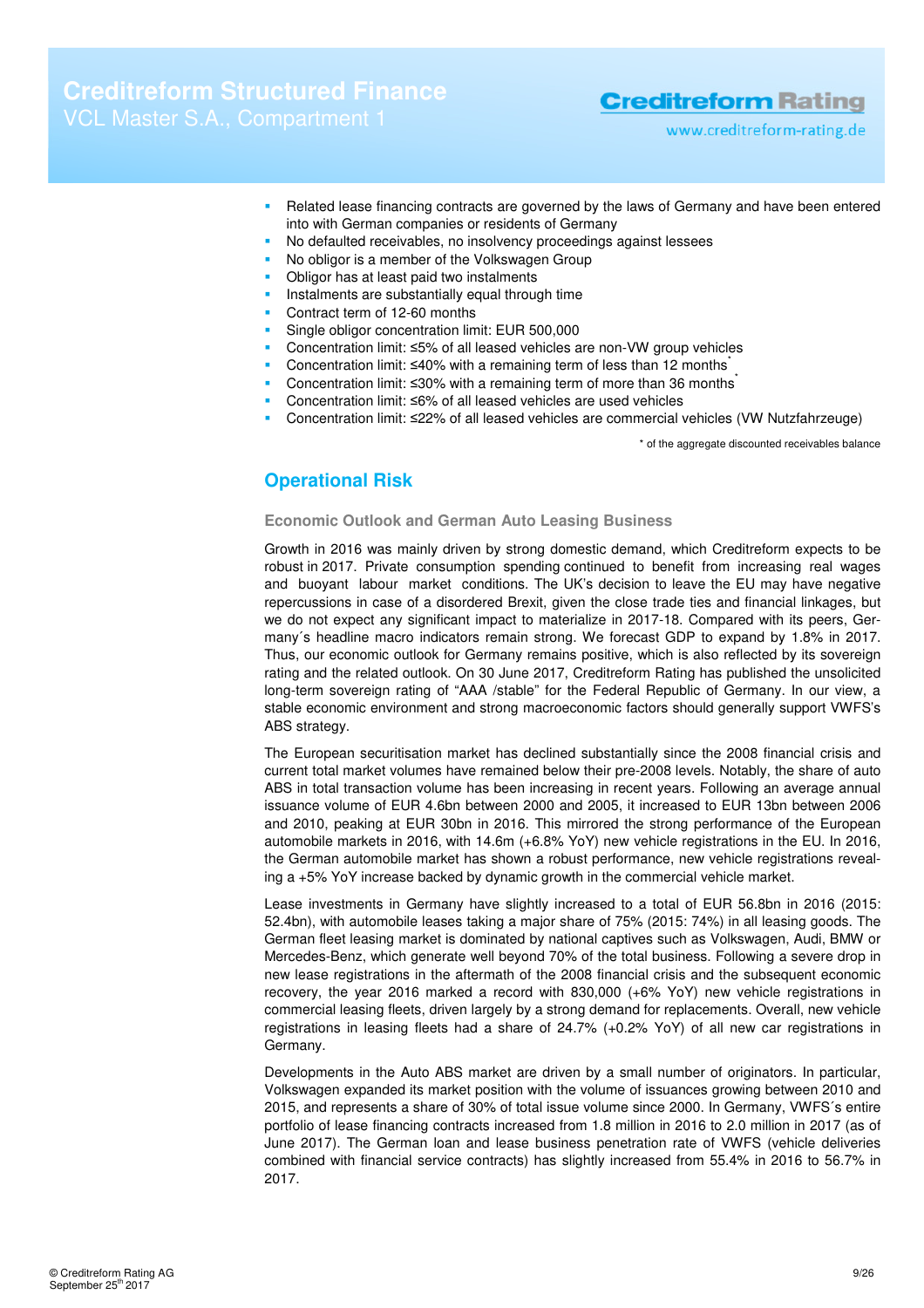**Origination and Underwriting** 

Established and proven origination and underwriting procedures, IT systems and operation units

VWL, representing German leasing operations, is the originator of the purchased lease receivables. The Issuer will enter into a lease receivables purchase agreement with VWL to purchase the lease receivables. VWL and its subsidiaries provide leasing solutions for new and used Volkswagen, Audi, Seat, Skoda and VW Commercial Vehicles ("VW LCV") to commercial and non-commercial customers. VWL co-operates closely with the group dealership network as well as manufacturing departments to scale VW AG's business. Co-operations are established by dealer agreements.

Managing its lease portfolio, VWL has to ensure high consistency and quality of underwriting procedures in its lease operations and business entities. Being one of the largest servicers in the European auto loan and auto lease business, VWL relies on established processes and IT systems to support its operations. VWL has implemented internal score-cards including credit scores sourced from external credit bureaus to assess customer credit profiles. Lease applications are processed and approved automatically without involvement of VWL staff for low risk customers. For customers with a higher credit risk profile, qualified credit officers evaluate a credit decision. Certain limits for credit engagements are established, as well as special guidelines for lease applications with an aggregate amount of more than EUR 1m.

VWL has integrated a separate fraud detection team in its operations unit. New employees are required to pass a three month training programme before entering into operational tasks in their respective teams. VWL furthermore ensures ongoing internal training to improve professional qualifications.

Creditreform Rating analysts conducted an on-site review and due diligence in VWFS's facilities in Braunschweig in April 2017. CRA got a fair picture of servicing and underwriting capacities, as well as of debt management, collection procedures and risk management. In our view, a long track record of leasing originations as well as proven and established procedures in servicing and debt management enable VWL to fulfil its obligations as Servicer as defined in the VCL Master transaction documents.

### **Servicing and Collections**

VWL services the lease receivables over time and is responsible for collections and repossession of leased vehicles. The first lease instalment is due when the vehicle is handed over to the lessee. VWL offers lessees to make use of the direct debit system which covers approximately 95% of all monthly lease instalments. VWL employs a debt management team to handle delinquent contracts with the aim to minimize losses and assert all claims against defaulted customers. The debt management team uses reminder letters and phone contact to collect overdue outstanding lease payments. Standardized collection and debt management procedures were implemented to reduce court orders and legal enforcement measures. VWL's debt management employees are authorized to grant reasonable payment extensions. If a commercial lessee has failed to pay two instalments, VWL will have the right terminate the lease contract and to repossess the vehicle. If the debt management process has ended without receiving any notice from the lessee, an application for a court order is made by VWL.

The debt management works closely with the collection centre to ensure the timely repossession of vehicles from terminated lease financing contracts. The main tasks of the collection centre are negotiating on agreements on payment extensions, the processing of corporate and consumer insolvencies, the use of payment guarantees and processing of irrecoverable debt and write-offs. If lessees do not return the vehicles voluntarily, VWL mandates external repossession servicers. For enforcement purposes, VWL will refer to the resources of the entire VW group to enforce interests and claims.

### **Residual Value Management**

The uncertainty of a vehicle's residual value represents a major risk for creditors of a financing contract, primarily when obligors opt to terminate their contracts voluntarily in the mid or end of the term. Therefore, it is a strategic goal of VWFS to keep the vehicles in equity to the obligor and balance that goal with attractive financing conditions as a support for marketing.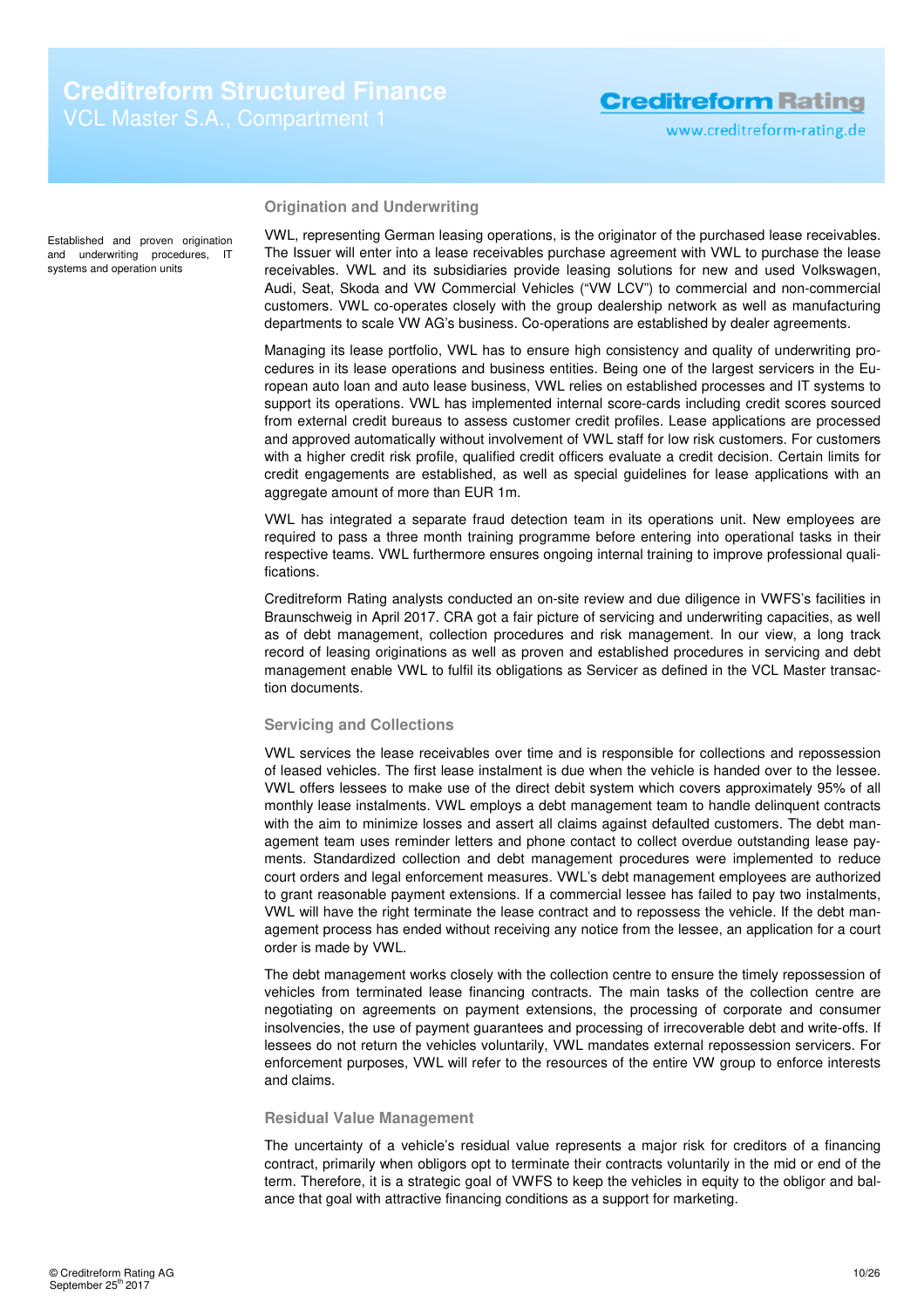VWFS has set-up a Residual Value Committee consisting of stakeholders from across the business which is meeting regularly, in order to monitor and adjust strategies. CRA is conducting independent analyses relying on third party data to monitor the development of current and future residual values as well as potential strategic changes.

### **Counterparty Risk**

### **Volkswagen Manipulation of Diesel Emissions**

On September 18th 2015, the US Environmental Protection Agency (EPA) issued a Notice of Violation to Volkswagen Group of America Inc. alleging that VW had been using software to circumvent emission standards under the Clean Air Act. Subsequently, Volkswagen AG announced that irregularities concerning particular software used in type EA 189 EU5 diesel engines affected approximately 11 million vehicles worldwide and approximately 8.5 million vehicles in Europe (VW AG press release, October 15th 2015).

In January 2016, Volkswagen AG started the implementation of technical measures for EA 189 engines affected by the NOx issue, starting with Amarok vehicles. In its HY2016 report, Volkswagen stated that KBA had approved more than 3.7 million Group vehicles for modification in Germany. At the same time, recall processes have started and are progressing in several other countries.

In July 2016, VW announced a preliminary approval of a 2.0L TDI settlement program in the United States of America with private plaintiffs represented by the Plaintiffs' Steering Committee (PSC). Under the proposed settlement, certain civil claims were resolved in relation to 2.0L TDI engines. Settlements were also reached with the attorneys general of 44 US states, the District of Columbia and Puerto Rico in relation to consumer protection and unfair trade practices. However, several other claims, criminal investigations and penalties were not resolved with the above mentioned agreement.

On January 10th 2017 Volkswagen confirmed that the company is in advanced negotiations with the U.S. Department of Justice and with the U.S. Customs and Border Protection aiming to settle an agreement relating civil and criminal investigations.

In Germany, within the "Diesel National Forum" Volkswagen committed itself to launch couple of measures to significantly reduce NOx emissions and improve air quality. Volkswagen will extend the program to install software updates in its European Group Euro 5 and 6 diesel vehicles. Furthermore Volkswagen will grant customers trade-in incentives to replace their Euro 1 – Euro 4 diesel models by Euro 6 vehicles. In addition, Volkswagen will contribute to the EUR 500bn "sustainable mobility fund for cities"; the contribution has not been fixed yet.

As of today, it is not possible to quantify all current and future commercial and financial implications of manipulated diesel emissions.

According to transaction legal counsel, lessees can exercise rights and assert claims only against the relevant vehicle seller, normally a group dealership, and not directly against VWL. Standard lease agreements cannot be terminated or lease instalments be withheld or reduced by the lessees as long as the vehicle seller fulfils its obligation to repair the leased vehicles.

If the vehicle seller fails or refuses to rectify a defect, this may have a number of consequences. If they deem the rectification unsuccessful, lessees may agree on a purchase price reduction with the vehicle seller to reduce future lease instalments. If a purchase price reduction cannot be agreed upon and lessees successfully file court action against the vehicle seller, lease instalments can be withheld temporarily and, if the court upholds the lessees claim, may be re-calculated and reduced following an adjudicated purchase price reduction. If material defects cannot or will not be remedied by the vehicle seller, a lessee may rescind from a vehicle sale contract. The lessee will then be released from its obligation to pay further lease instalments; VWL will have to repay previous lease payments less a compensation for normal wear and tear. Overall, this imposes the risk of a (temporary or permanent) interruption or reduction of cash flows which could adversely affect the performance of the transaction.

VW diesel emission manipulations may threaten future financial position; pose risk to future portfolio performance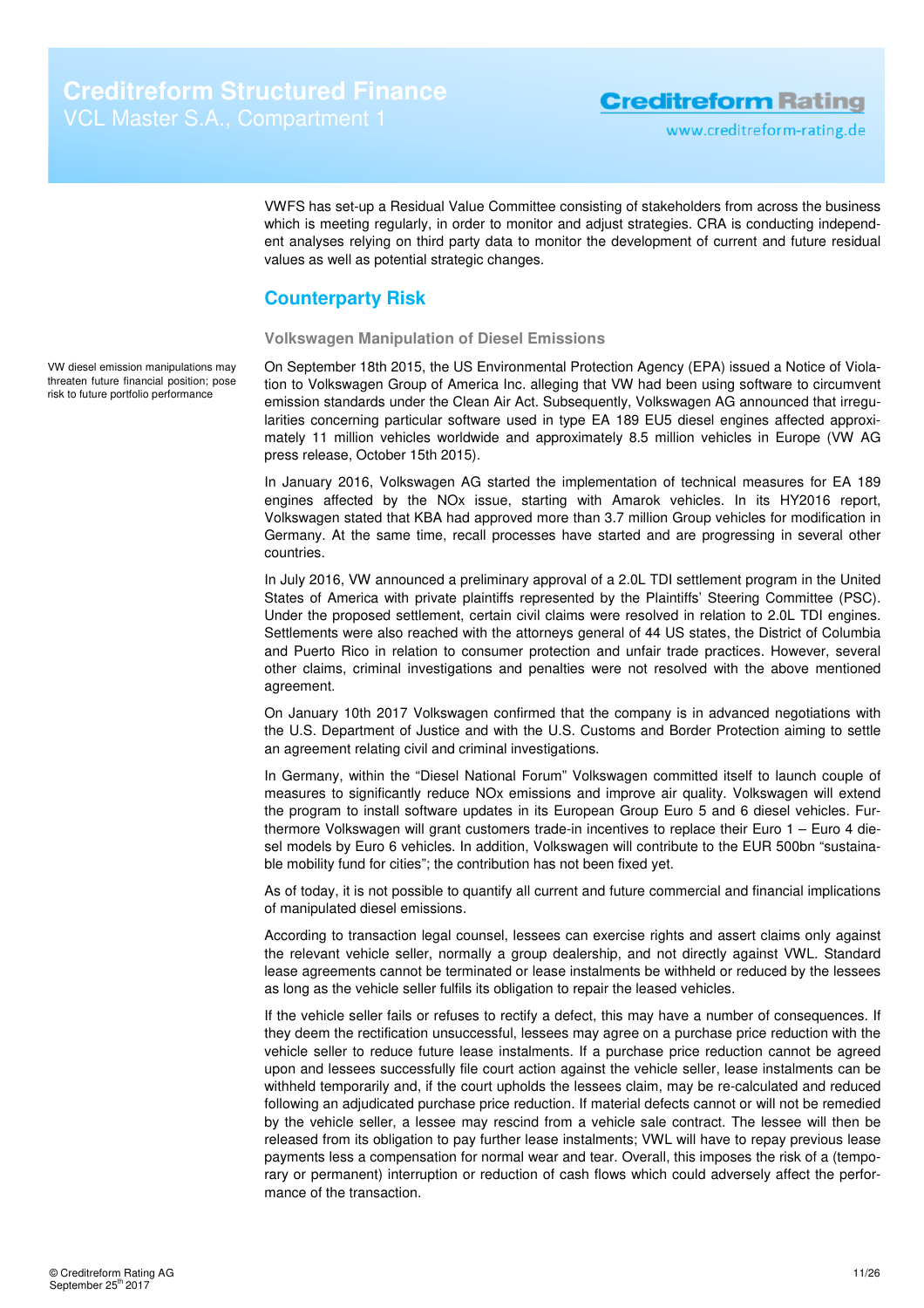www.creditreform-rating.de

Creditreform Rating notes, following clarification from legal transaction counsel, that any of the above-mentioned events may be interpreted as a breach of eligibility criteria by a court. The Seller represents and warrants that, as of the cut-off date, the purchased lease financing contracts are "legally valid and binding agreements" which are "free of defences" and that their "status and enforceability is not impaired due to warranty claims or any other rights" of the lessee (see "Eligibility Criteria"). According to transaction counsel, it is likely that a court with relevant jurisdiction would determine that there was misrepresentation as of the cut-off date if the underlying finance agreements are terminated or lessees validly refuse to pay further instalments. In this case, VWL would have to cure or remedy such breach or repurchase the receivable at the fair value such receivable had prior to becoming aware of the misrepresentation.

According to information provided by VWL, about 0.31% of the outstanding discounted principal balance in the VCL Master portfolio is affected by EA189 software irregularities (only unfixed vehicles). VWL did not provide information on concentrations of affected EA 189 engines with respect to the distribution by brand and model in the portfolio. In our view, an increased risk of a deterioration of the portfolio´s credit quality may exist if the Seller is obliged to buy back affected vehicles as a remedy following a breach of eligibility criteria and if the credit risk of lessees is systematically (not randomly) distributed to specific brands or models.

As of the current date, quantitative estimates and a more detailed assessment of the risks involved were not possible due to the limited basis of information. As a consequence, CRA decided to maintain a conservative margin in its base case assumptions. Furthermore, we take into account potential market impact on residual values from the manipulation of diesel emissions by stressing the recovery rate haircuts. We closely monitor VW AG's financial position and any impact of future developments on the structure and the duties of VW AG and its subsidiaries within the VCL transactions. We will update our ratings subject to new information that will be available in the future.

### **Commingling Risk**

The transaction is structured to include a mechanism to protect against counterparty exposure resulting from VWL acting as a Seller and Servicer. As long as VWL is the Servicer for VCL Master and the Monthly Remittance Condition is satisfied, the Servicing Agreement grants a right to VWL to commingle funds such as monthly collections or proceeds from the realisation of vehicles with its own funds during each monthly period and to use these funds at its own risk and for its own benefit until the next relevant payment date. In the case of a default of VWL, such funds may be lost in the Servicer´s insolvency estate, resulting in a (potentially non-recoverable) loss of monthly collections, including prepayments, for Investors. To mitigate this risk, VWL funded a CCA of currently 1.11% of the discounted receivables balance, which may be used to cover senior cost and interest.

To mitigate commingling risk, the structure obliges the Servicer to advance the aggregate value of all lease payments due in the next monthly period ("Monthly Remittance Condition") if minimum ratings of VWFS are no longer satisfied.

#### **Set-Off**

According to the transaction eligibility criteria, the status and enforceability of the purchased receivables must not be impaired by set-off rights; the Seller would have to repurchase any receivable for which a lessee were to exercise set-off. However, set-off risks could materialise under a limited number of circumstances.

While VWL as the lessor does not take deposits, a lessee could maintain deposits with VW Bank GmbH, a legally separate affiliate. CRA deems the risk of exercising set-off rights against VWL in this case as limited because lessees should not be entitled to set-off obligations against one entity with claims against a legally separate entity.

VWL offers service contracts to certain lessees which can be negotiated with a vehicle lease. Payments for service components will be part of the monthly instalment of the lessee. If VWL fails to perform such services (i.e. in the case of an insolvency of VWL) the lessee may attempt to set-off payment of the lease instalment with claims against the lessor. However, the transaction only secu-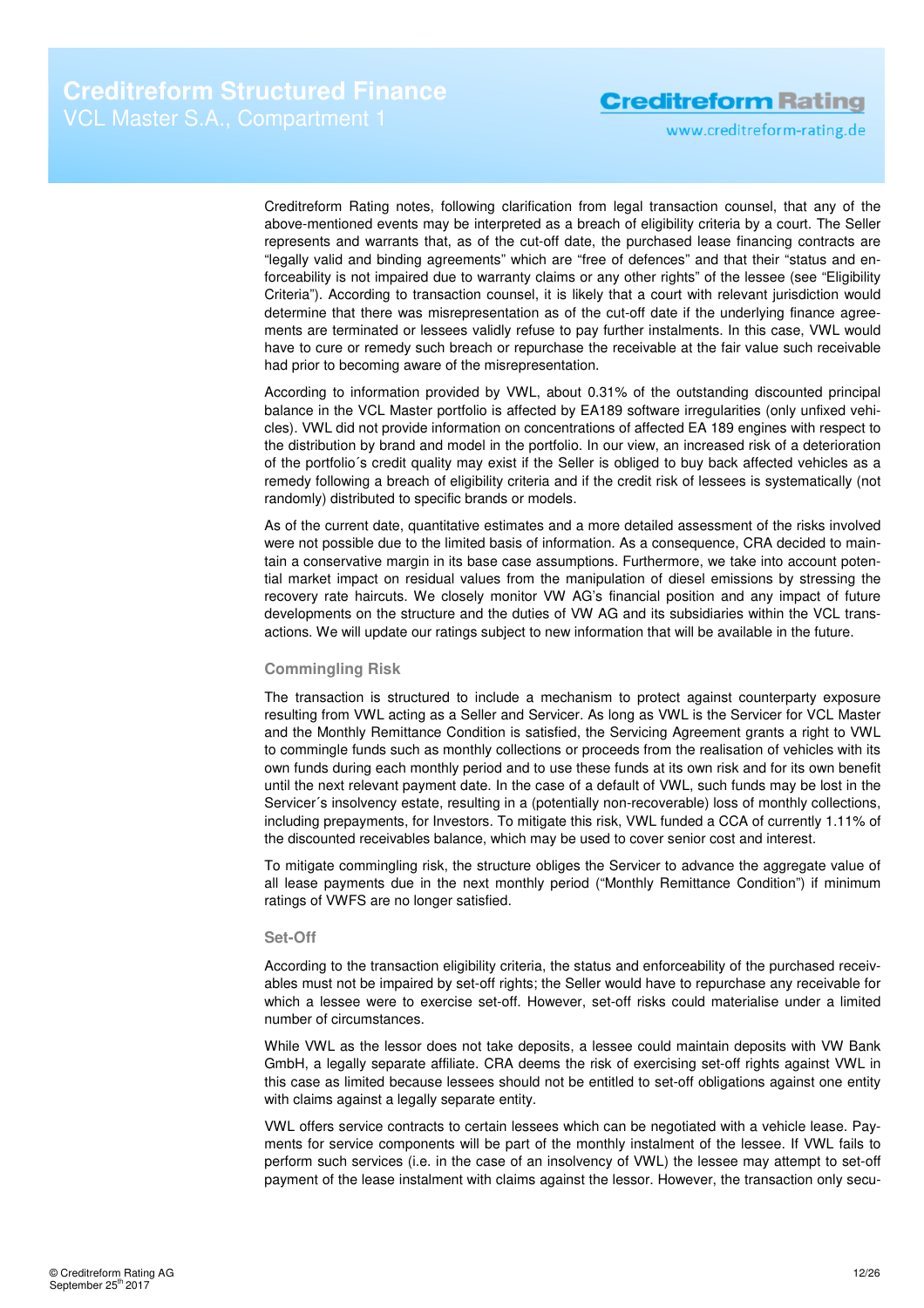ritises the finance portion of the purchased lease financing contracts. In our view, the Issuer's risk to suffer losses from set-off due to service components is limited.

VWFS currently acts only as an intermediary for insurance products and not as counterparty. VWL pools insurance premiums and transfers such amounts to insurance companies. No insurance component will be securitized in the transaction. Therefore, we consider set-off risks due to the non-performance of an insurance service to be limited.

### **Kilometre Settlement Reserve**

The portfolio of lease financing contracts includes the risk that certain lease financing contracts providing for kilometre settlement could be ruled by a court to be subject to additional consumer protection and information requirements in accordance with amendment 506 of the German Civil Code. Most of the relevant lease financing contracts include a residual value guarantee of the lessee aiming at a full amortisation of the Seller's costs and expenses using kilometre settlement clauses. Contracts which were extended by VWL to customers without these additional information requirements could become invalid. In such a case, lessees would be granted an extended right to withdrawal from the contract. New lease contract origination is based on contracts that conform with additional information requirements, however. VWL will have to compensate the Issuer if a lessee opts to withdraw from such a contact. To mitigate the risk of non-payment, a kilometre settlement reserve will be credited to the Issuer´s account in the full amount of the affected contracts by the Seller if the Seller´s creditworthiness declines below a threshold. As of August 2017, VCL Master included 244 lease financing contracts with a relevant kilometre settlement clause. CRA assumes the exposure to gradually decline.

#### **Tax Risk**

CRA received legal opinion from transaction counsel clarifying that the Issuer has limited exposure to Value Added Tax (VAT) risk, no exposure to withholding tax risk and limited exposure to income tax risk. The lease financing contracts are governed by the laws of Germany. Regarding VAT, the purchase of the receivables is payable exclusive of any VAT portion. If any future VAT liability with respect to the purchase of the receivables becomes due, the Seller is deemed to bear for any of such sums.

In the case of a servicer default, the Issuer is exposed to the risk that German tax authorities may deem the Issuer to exercise factoring services. This would be relevant if the tax authorities would assume the Issuer to have a permanent establishment in Germany and the replaced servicer has rendered factoring services.

German trade tax risk may materialize if German tax authorities conclude that the Issuer is subject to trade tax in Germany. In such a case an add-back of interest would lead to higher business profits of the issuer, which would result in a trade tax deduction. However, following the German Trade Tax Act, an add-back is limited to the amount of one quarter of the interest payments of the Issuer. In the case that the Issuer would turn to be subject of German trade tax, such respective add-backs are covered by the credit enhancement of the transaction. We deem the credit enhancement levels to be sufficient to cover this risk as well as the credit risk.

CRA included in its cash flow analysis scenarios which included potential VAT and German Trade Tax liabilities and factored these into the structure of the transaction in full, assuming an insolvency of the Seller. CRA observed that these risks do not have an immediate effect on the ratings of Class A and B notes series respectively, but increase sensitivity to further stresses.

While assessing the ratings of the Class A and the Class B notes, we assumed no change in Luxembourg securitization law over the lifetime of the transaction.

### **Account Bank and Swap Counterparties**

VWL has entered into a service agreement with the Issuer to perform tasks according to its usual business practices, such as the service and administration of the receivables. To fulfil its duties, VWL will transfer the collected funds to the Account Bank on behalf of the Issuer. Therefore, the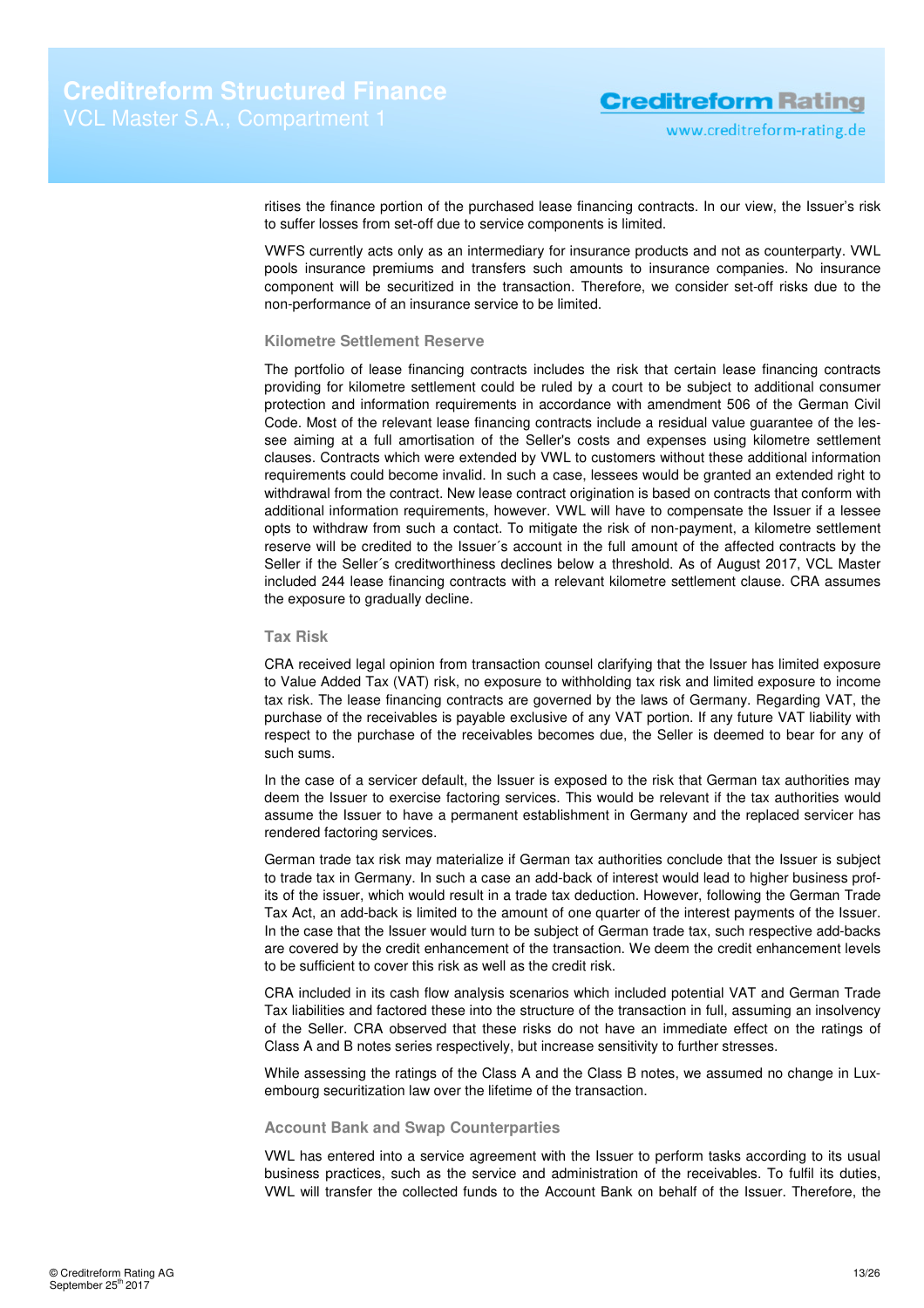www.creditreform-rating.de

Issuer has established at least four accounts as defined in the Account Agreement in accordance with the terms and conditions of the transaction structure. The Issuer is exposed to the default risk of Bank of New York Mellon (BNY), appointed to be the Account Bank. However, default risks are mitigated by certain downgrade provisions linked to the rating of the Account Bank. Should BNY be downgraded, the Account Bank is required to transfer the balance of the account to another bank with sufficient ratings on its own cost. To assess the risk relating to the Account Bank, Creditreform Rating has undertaken an internal credit assessment of BNY.

The Issuer will enter into separate swap agreements to mitigate exposure to interest rate changes over time and hedge the interest rate risk arising from receiving fixed rate payments under the lease receivables and paying a floating rate on the Class A and Class B notes series. Under the terms of the swap agreements, the Issuer expects to receive floating rate payments based on 1 month Euribor plus spread in return of a fixed rate paid to the Swap Counterparties.

The Issuer is exposed to the risk of the Swap Counterparties failing on any monthly payment, in which case the available distribution amount (including the cash reserve) may be insufficient to make required payments on the notes. Depending on the future development of interest rates, the Issuer may also be obliged to transfer net payments to the Swap Counterparties. As the monthly net swap payments rank senior to any liabilities on the notes, the available distribution amount may be insufficient to cover all required payments on the notes. The transaction is also exposed to the risk of Swap Counterparty insolvency. In this case, substantial swap termination payments may arise depending on the future development of interest rates and the future market value of the swap.

To mitigate Swap Counterparty exposure, the structure foresees certain downgrade provisions linked to the rating of the Swap Counterparties which require certain actions should its ratings fall below a minimum rating threshold. These actions may include the collateralization of the referenced amounts by the Swap Counterparties, a transfer of obligations to a replacement Swap Counterparty, or the procurement of a guarantee. To assess the risk relating to the Swap Counterparties, Creditreform Rating has undertaken an internal credit assessment of each respective counterparty.

### **Credit and Portfolio Risk**

Creditreform Rating´s credit and portfolio analyses were based on data provided by VWFS, which included net loss vintage performance curves going back to 2002, as well as delinquency data going back to 2010. VWFS provided stratification tables based on the final pool ("black pool") which allow a further assessment of the portfolio composition. The quality and quantity of data available was considered to be sufficient for the purpose of our analysis.

**Receivables Pool Characteristics** 

### Portfolio Composition

The current portfolio consists of lease financing contracts originated by VWFS and entered into between obligors and VWFS. It includes different vehicle brands (i.e. Volkswagen, Audi, SEAT, Skoda and VW LCV). The lease financing contracts are extended to commercial and noncommercial customers as a partially-amortizing finance lease. Dealers typically bear the residual value (RV) risks related to the final sale, but may buy insurance against RV losses from VWL. A small percentage of lessees choose to bear part of the RV risk ("Open End Lease Contracts", see Table 10). At the end of the lease term, the vehicle will be sold by the dealer and the proceeds will be distributed according to the terms of the lease contract. The portfolio is well diversified and can be considered representative with respect to (1) geographical location and (2) industry sectors. This was established by comparing VCL Master data to a total German economy benchmark (see "CRA Portfolio and Benchmark Analysis" below). The portfolio does not contain any significant single obligor concentrations.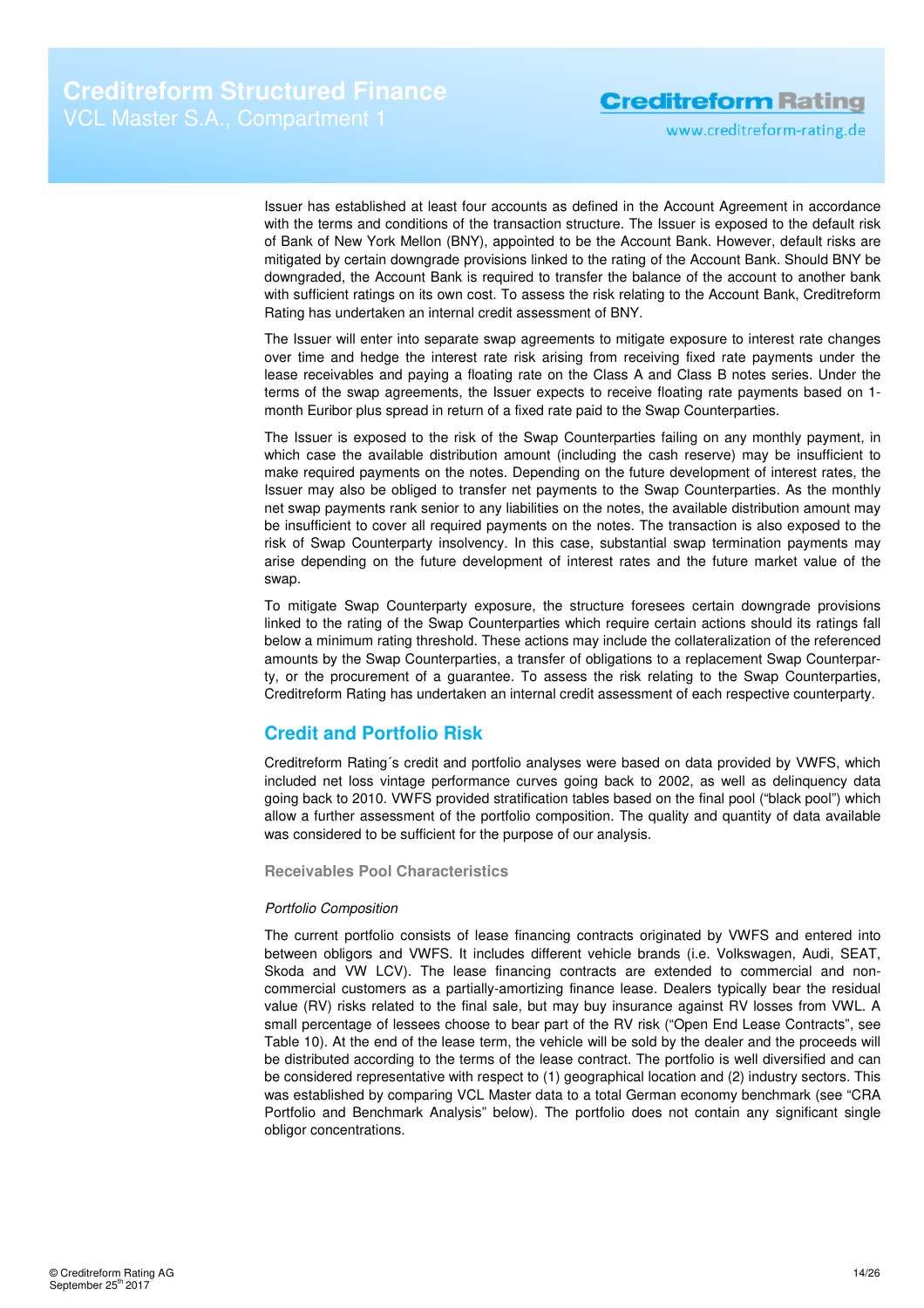www.creditreform-rating.de

Table 10: Portfolio Characteristics

| Portfolio Characteristics <sup>3</sup>           |                  |
|--------------------------------------------------|------------------|
| Outstanding Discounted Receivables Balance (EUR) | 2,466,752,889.96 |
| Number of lease financing contracts              | 253,660          |
| Type of lessees:                                 |                  |
| Retail customers (%)                             | 71.61            |
| Corporate customers (%)                          | 28.39            |
| Average nominal balance / lease contract (EUR)   | 10,474.80        |
| WA seasoning (months)                            | 8.52             |
| WA remaining term (months)                       | 30.66            |
| Closed End Contracts (%)                         | 99.27            |
| Type of Car                                      |                  |
| New $(\%)$                                       | 95.12            |
| Used $(\%)$                                      | 2.57             |
| Demonstration vehicles (%)                       | 2.31             |
| Type EA 189 engine vehicles (%)                  | 0.31             |

The following graphs show the maturity profile of the portfolio at the cut-off date as well as the distribution of vehicles by brand (see below):







### Historical Performance

 $\overline{a}$ 

VWFS provided delinquency performance data on single and business customers going back to 2010. Historically, delinquencies for the entire lease portfolio have shown a decreasing trend since 2013 (see Figure 4). Currently, delinquencies >90 days are more frequently observed with "single" retail customers as compared to "business" leasing-fleet customers (see Figure 5).

 $3$  Portfolio Characteristics as of end of August 2017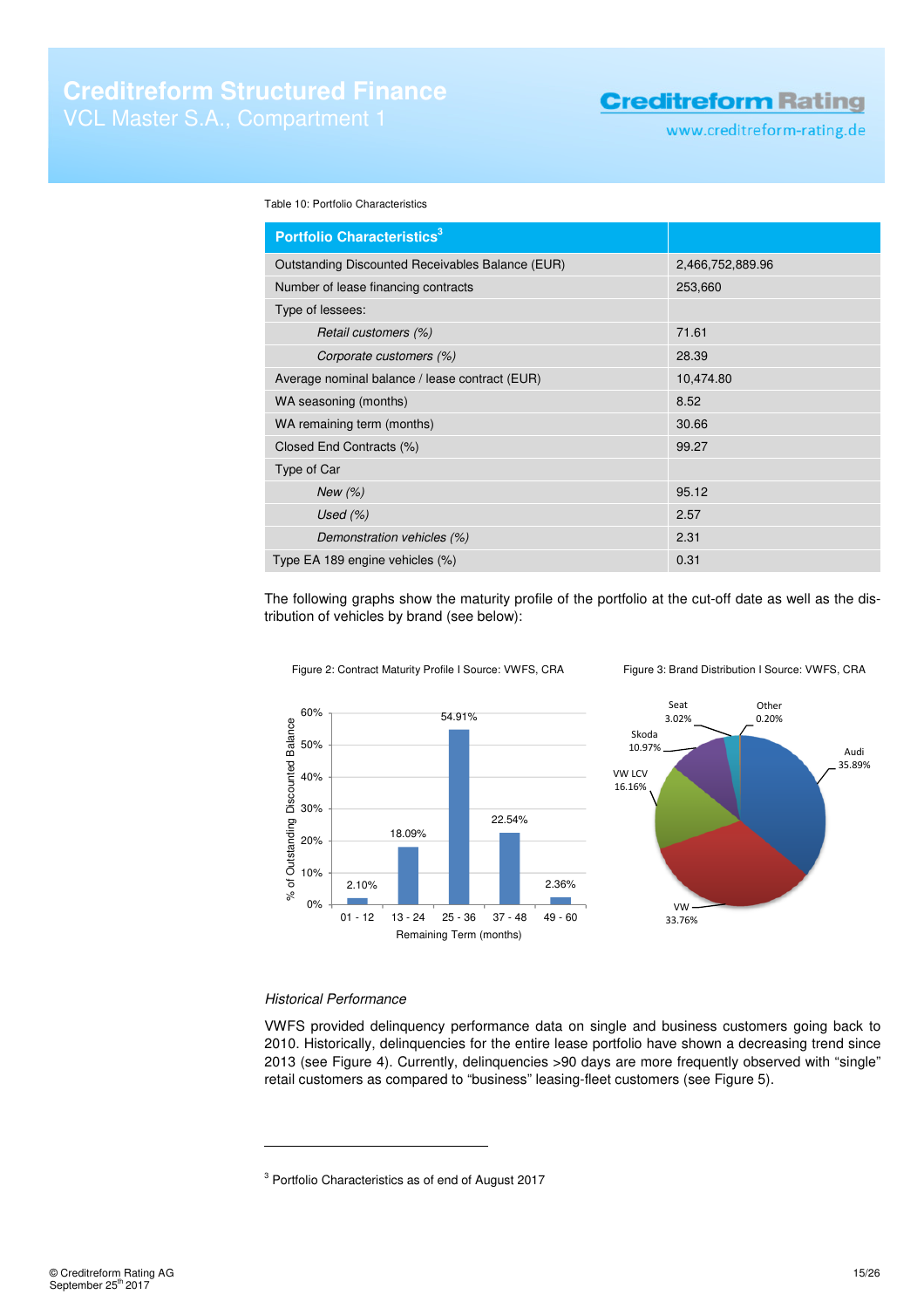# **Creditreform Structured Finance**

# **Creditreform Rating**

www.creditreform-rating.de



The lease financing contracts extended to customers typically grant a right to VWL to terminate a lease contract when the lessee is due more than two monthly lease instalments. As described in "Servicing and Collections" above, VWL normally reaches payment arrangements to remedy any outstanding liabilities with a client before terminating a lease contract.

### **Credit Risk**

### **Defaults**

VWL provided detailed total book vintage data on net losses. Creditreform Rating used this information to analyse the historical net loss performance of different vintages (see Figure 6):

Figure 6: Net Loss Rates of VWFS Total Lease Book by Year, extrapolated I Source: VWFS, CRA



Historical and projected losses show a trend towards lower loss rates in younger vintages. This effect may, in part, be explained by improved servicing and collection performance of the Servicer. Moreover, the credit risk of the German corporate sector, which we consider a main driver of portfolio performance in the current lease securitisation, has been significantly decreasing since 2009 (see Creditreform Rating (2017): "Default Study - Ausfallraten in der Deutschen Wirtschaft 2016"). Our economic outlook for Germany remains positive and we expect corporate insolvencies to remain subdued due to a stable economic development and favourable macroeconomic indicators (see "Economic Outlook and German Auto Leasing Business" above).

Observed differences between total-book vintage performances and the performances of the VCL Master transaction with respect to recorded cumulative and dynamic net loss ratios (Figure 7) may

Creditreform Rating fixed its net-loss base case at 0.80%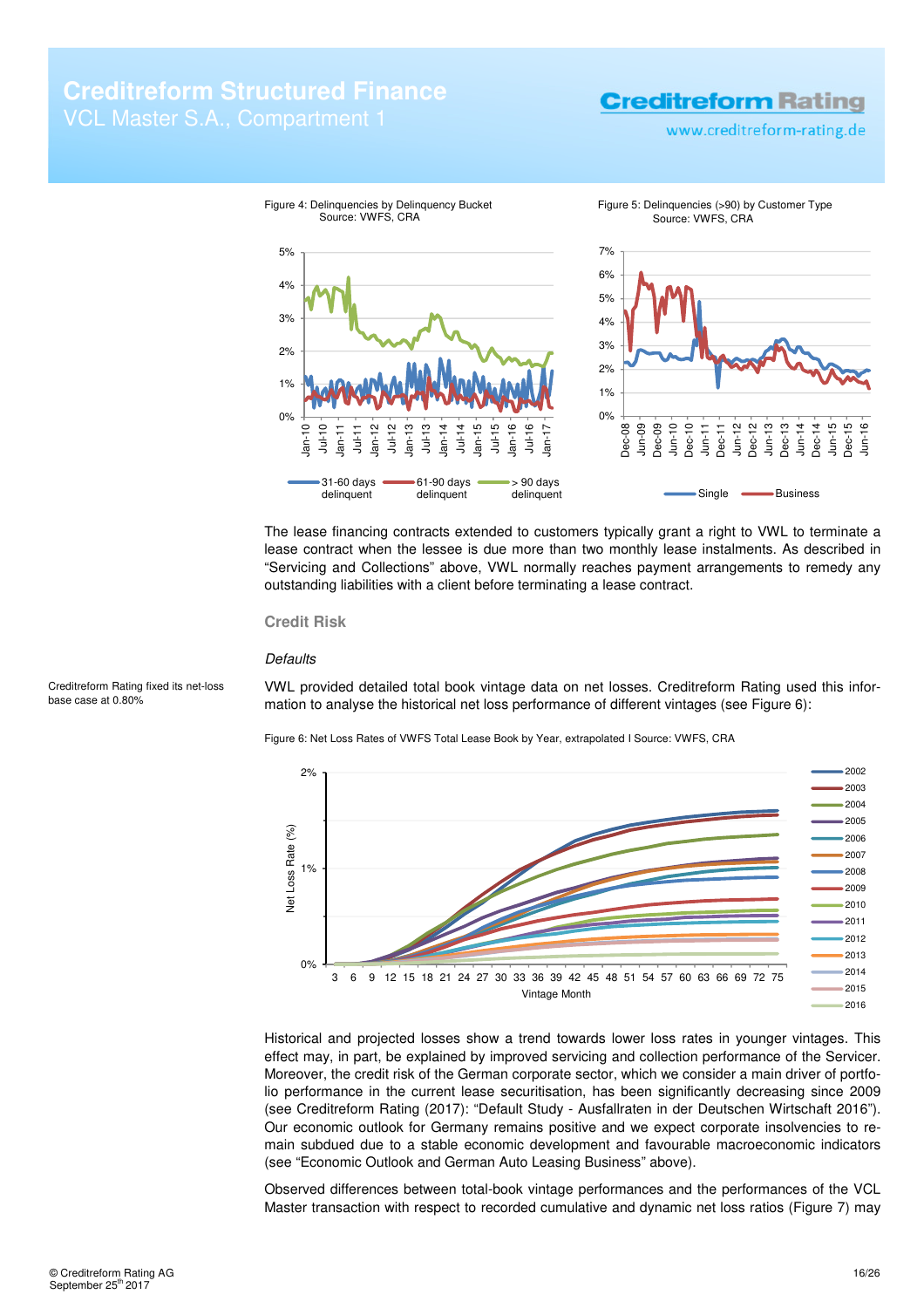www.creditreform-rating.de

0,00% 0,05% 0,10% 0,15% 0,20% 0,25%

Dynamic Net Loss Ratio (%)

ğ amic 춥

-0SS

 $(%)$ **Ratio** 

be explained by the application of eligibility criteria at the pool cut-off date and the revolving structure of the transaction as well as the effects of term takeouts and tap-issuances.



Figure 7: VCL Master Cumulative and Dynamic Net Loss Ratios I Source: VWFS, CRA

Analysis of historical default frequencies from vintage data reveals a trend towards declining default risk. In the graph below we show probabilities of default (PDs) for different time horizons, combining overlapping vintages by date and time into a dynamic perspective (Figure 8):

Vintage Month

Cumulative Net Loss Ratio **Cumulative Net Loss Ratio** 



Figure 8: Historical total book default rates, 1-year to 5-year probability of default (PD) I Source: VWFS, CRA

In deriving our base case loss rate assumption, younger vintages were consequently considered a better indicator of future performance. Based on improved historical performance and a stable economic outlook, Creditreform Rating has set a base case net loss expectation of 0.8% for its rating analyses, taking into account the typical maturity profile of lease financing contracts and adjusting for the specific maturity profile of VCL Master.

### **Recoveries**

Creditreform Rating set the recovery base case at 65%

VWL did not provide explicit historical data on the recovery performance of its leases and leasing portfolios. However, an analysis of data on previous VCL transactions derived from investor reports provided sufficient information to gauge the recovery performance of the Servicer (see below):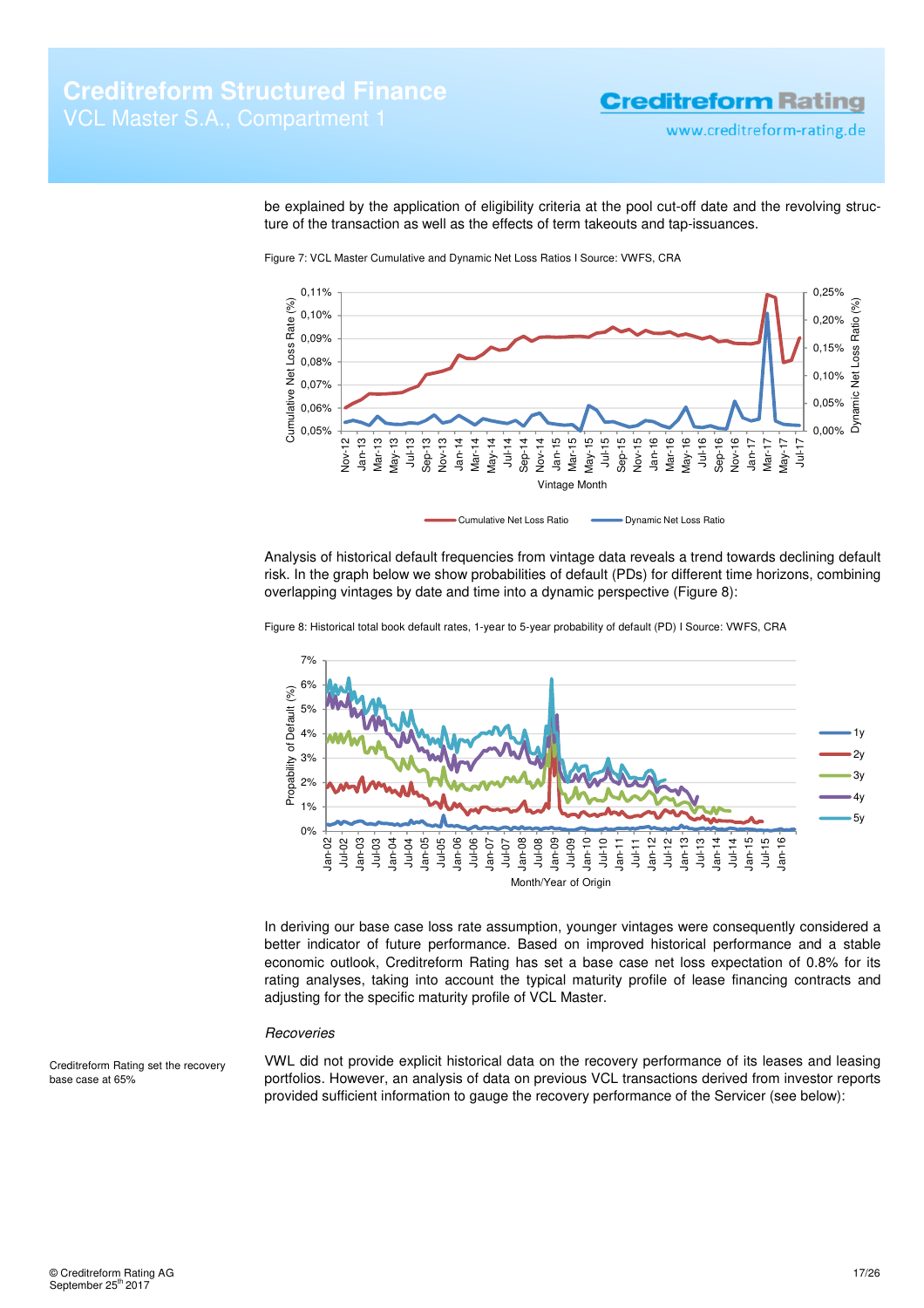**Creditreform Rating** 



Figure 9: Historical recovery performance of VCL transactions I Source: VWFS, CRA

Despite a relatively stable performance (between 60%-70%), the data reveal a fair amount of variation over time. As a cross-check, Creditreform Rating also used vintage data in dynamic format to compare gross defaults to recorded net losses and assuming a granular and homogeneous distribution of contract values in order to calculate implied recovery rates at different points in time. Creditreform Rating has set the recovery base case at 65%. Combining our net-loss base case of 0.8% with a 65% recovery assumption leads to a gross-loss default rate base case expectation of 2.29% over the term of the transaction.

#### **Prepayments**

Creditreform Rating used data on prior prepayment performance of VCL Master, dating back to 2010. In general, the lease financing contracts purchased by the issuer do not provide a lessee with an option to prepay the lease contract. However, and subject to the discretion of VWL, lease financing contracts may be amended, resulting in a potential prepayment or early settlement of the lease contract. Prepayments have historically ranged between about 2 and 3 per cent annualized CPR (Figure 10):





It is Creditreform Rating's view that higher prepayments contribute positively to the structural stability of the transaction. From a rating perspective, lower prepayment assumptions represent a more conservative approach because the structure has to sustain the higher WAL of the notes resulting from an overall lower cash inflow.

Following the analysis of empirical data available, the base case prepayment assumption was accordingly set to an average 2% annualized CPR prepayment rate.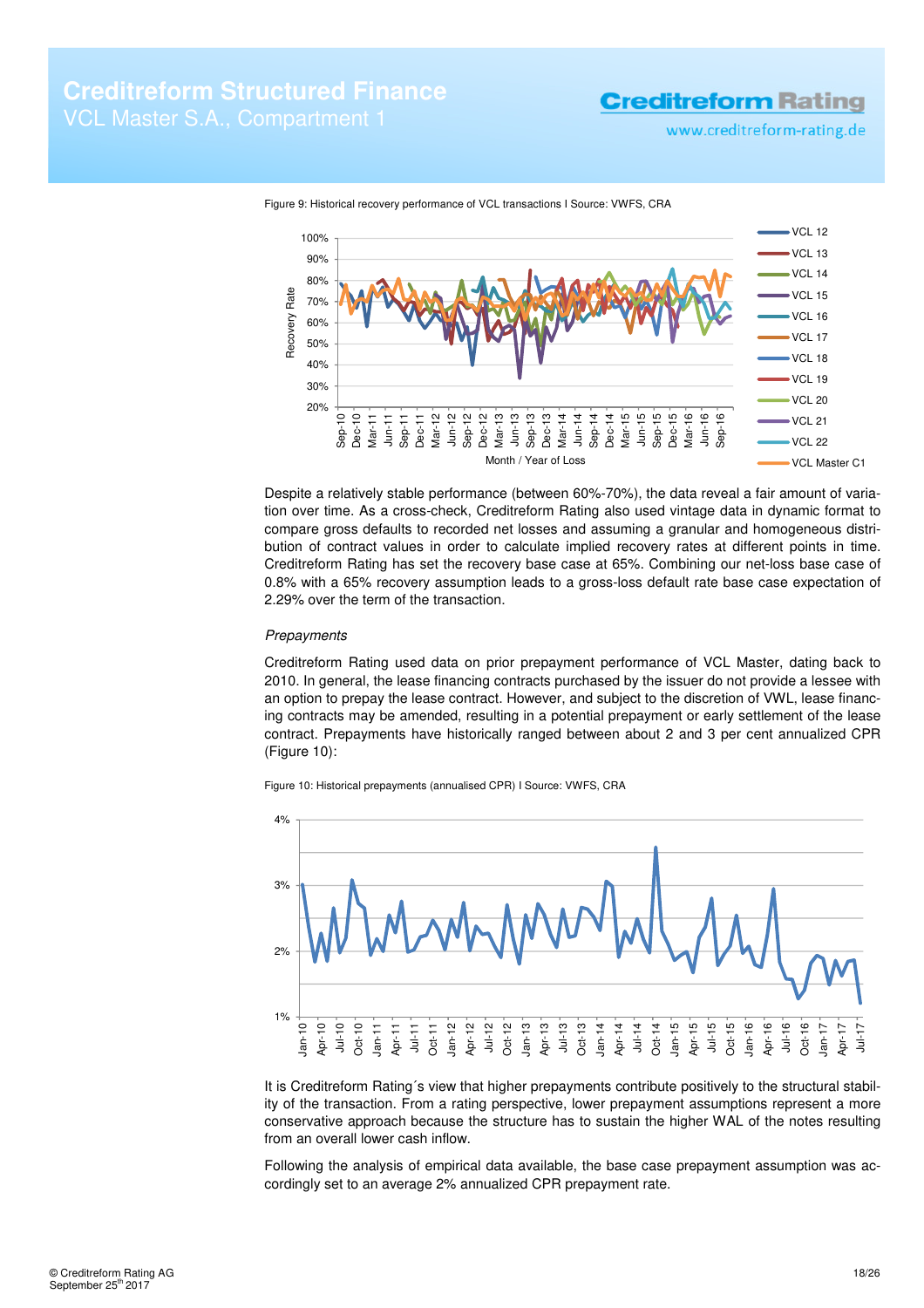#### Base Case Summary

Creditreform Rating´s credit risk assessment was based on vintage data and prior VCL investor reports and results in the following base case assumptions, which will be used as an input to building rating scenarios and modelling the cash-flows of the structure. The loss parameters displayed in the following table are stated with respect to the lifetime of the transaction, taking into account the seasoning and remaining maturities of the pool (see Table 11):

Table 11: Summary of base case assumptions

| <b>Credit Risk Parameter</b> | <b>Base Case</b> |
|------------------------------|------------------|
| Gross Loss (%)               | 2.29             |
| Recovery Rate (%)            | 65.00            |
| Net Loss (%)                 | 0.80             |
| Prepayment Rate (% ann. CPR) | 2.00             |

### Residual Value Risk

VCL Master does not securitise residual values of the purchased lease receivables. Therefore, the Issuer is not exposed to risks related to the securitization of residual values.

### **CRA Portfolio and Benchmark Analysis**

Creditreform Rating conducted an extensive portfolio and benchmark analysis based on a randomly selected sample of N=10,000 contracts of the pool at the end of June 2016 which were matched to CRA-internal default and risk metrics of the corresponding obligors. VWL provided the random sample including the payment and maturity-profile of each randomly selected lease receivable. From the initial sample, N=9,137 data points could be identified in our data-bases. As of July 2017 N=7,032 different lessees have ongoing contracts. Because of the structure of VCL Master with a revolving period and the possibility for term takeouts and tap-issuances, we do not expect all contracts still being part of the transaction. However, except for a shorter maturity profile we considered the remaining sample as representative for a typical VCL Master transaction based on the analysis of structural parameters due to the unchanged eligibility criteria. We used the remaining sample to conduct an updated CRA Portfolio and Benchmark Analysis.

The CRA Portfolio and Benchmark Analysis includes a comparative benchmarking of the portfolio sample against a stratified reference portfolio, as well as the derivation of the sample´s risk profile according CRA-internal risk scores. This serves to validate the base case assumptions derived from historical data as a plausibility check and to size the portfolio credit risk using an independent data source as a complement to the analysis of Issuer-related historical data, both at initial ratings and during monitoring.

Following the identification procedure, CRA-internal descriptive figures were matched to the sample data along with related credit and performance metrics. The following charts compare distributional parameters of the VCL Master pool sample with a snapshot of the total German economy: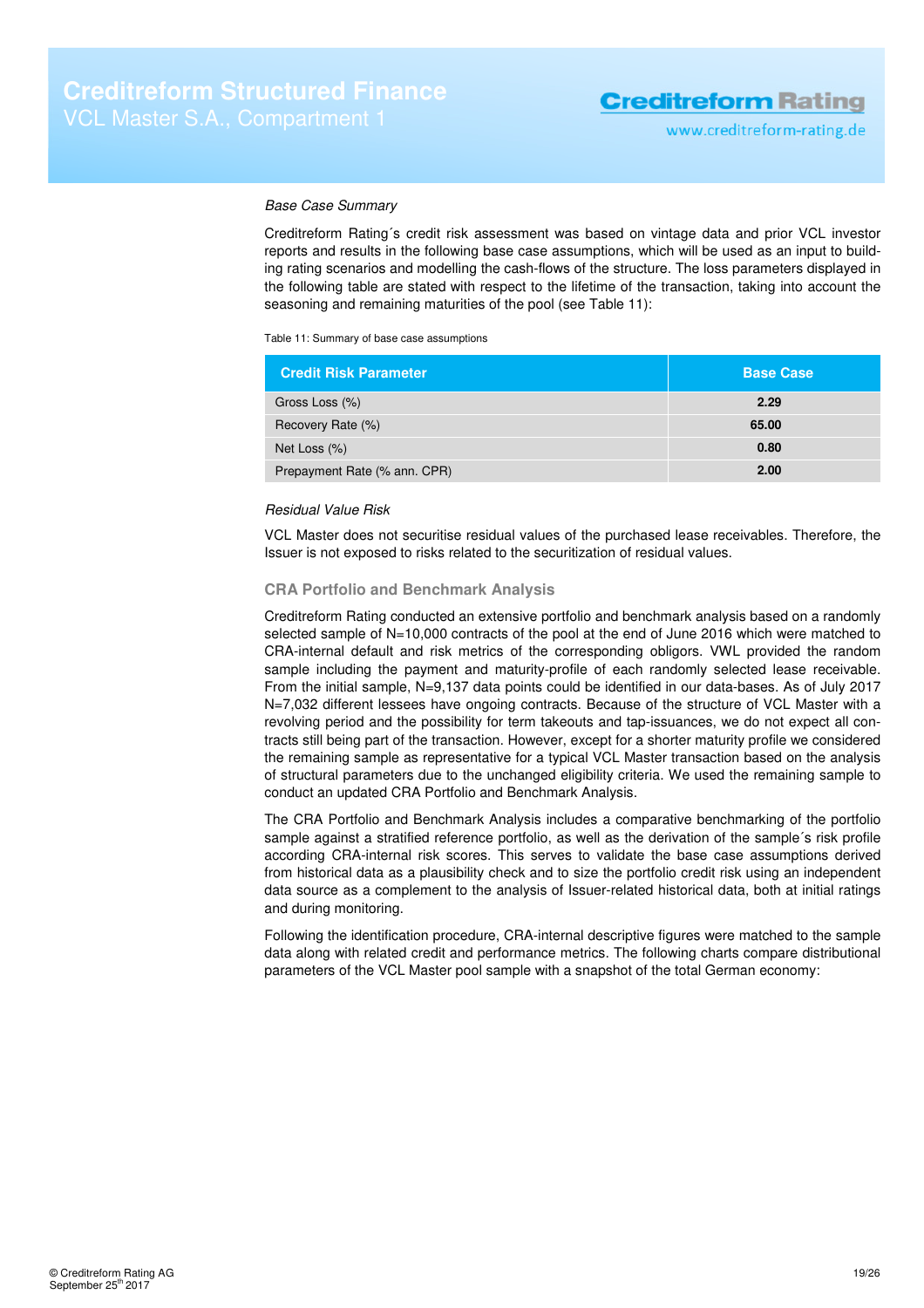www.creditreform-rating.de



While broad industry sectors match well with the total German economy, the composition of lessees markedly differs with respect to the turnover/sales classification of the lessees. In this regard, VCL Master includes a significantly larger share of lessees classified as high turnover creditors; the largest share (56%) represent companies with a yearly turnover of more than five million EUR. From a credit risk perspective, this indicates an overall lower portfolio credit risk as compared to the German benchmark because high turnover companies have historically tended to show a significantly lower default risk than their low-turnover counterparts (see Creditreform Rating (2017): "Default Study - Ausfallraten in der Deutschen Wirtschaft 2016").

The credit quality of the portfolio is also supported by an analysis of the distribution of legal entities in the sample and a comparison to the total German economic background, revealing a significantly larger share of limited and stock companies within the VCL Master portfolio as compared to the total German economy (see Table 12). At the same time, small businesses which represent the largest share of companies in Germany (45.6%) are significantly underrepresented in the portfolio, amounting to only 12.5% of all total lessees.

Table 12: VCL Master Portfolio Composition by Type of Legal Entity I Source: CRA

| <b>Legal form code</b>        | <b>Total German Economy (%)</b> | <b>VCL Master (%)</b> |
|-------------------------------|---------------------------------|-----------------------|
| Self-employed                 | 8.8                             | 5.5                   |
| <b>Small business</b>         | 45.6                            | 12.5                  |
| Partnership                   | 3.5                             | 2.6                   |
| Consortium                    | 0.1                             | 0.0                   |
| Private firm                  | 3.2                             | 2.8                   |
| OHG (general partnership)     | 0.8                             | 0.8                   |
| KG (limited partnership)      | 1.2                             | 0.8                   |
| GmbH & Co. KG                 | 4.6                             | 12.5                  |
| GmbH (limited company)        | 26.8                            | 56.6                  |
| AG (stock company)            | 1.2                             | 4.1                   |
| e.G. (cooperative society)    | 0.2                             | 0.6                   |
| e.V. (non-profit association) | 4.0                             | 1.2                   |
| Total                         | 100.0                           | 100.0                 |

An integral part of the CRA Portfolio and Benchmark Analysis covers the representation of the distribution of risk-classes of the VCL Master portfolio, based either on frequency or weighted by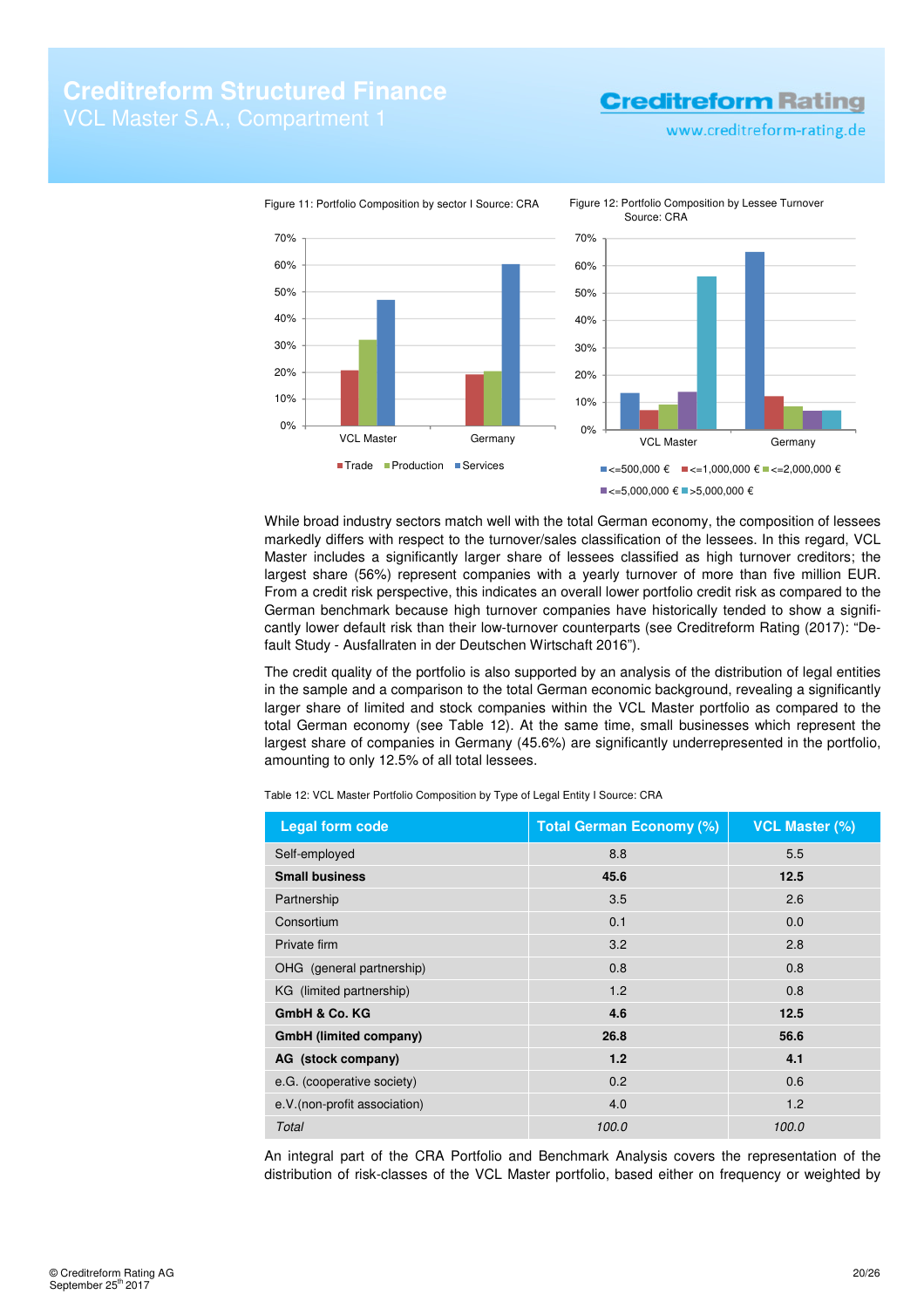www.creditreform-rating.de

contract volume. Risk classes range from score 100 (very low credit risk) to scores 500-600 (high risk of default/defaulted) and were constructed by splitting the range into different bands.

For comparative and benchmarking purposes, Creditreform Rating created a benchmark sample as a stratified random selection from the total German company data-base. In constructing the benchmark, the distributional characteristics of VCL Master with respect to sector diversification and turnover/sales composition were taken into account. Risk-class distributions were elicited for the VCL Master sample as well as for the benchmark.

Figure 13 shows the distribution of risk classes of the VCL Master portfolio according to CRAinternal risk metrics, based on the data sample provided by VWFS in comparison to the stratified benchmark sample and the total German economy:



Figure 13: Distribution of Risk Classes I Source: CRA

The VCL Master portfolio compares favourably against two benchmarks in terms of underlying asset quality

The major part of the VCL Master portfolio consists of obligors in the lower risk bands, weighted by frequency or volume. While 5.9% percent of all lessees were classified into the lowest risk band, more than 56.46% of total lessees could still be classified into the 100-225 score range. Comparing the distribution of risk classes in the VCL Master portfolio to our two benchmark measures, we observe the following percentage-differences across risk classes, using either the benchmark or the German total economy as a reference (Figure 14):





Compared to the benchmark or the total German economy, the share of lessees with a high creditrisk (i.e. risk scores >250) is lower in the VCL Master portfolio. At the same time, lessees with a lower credit-risk profile are overrepresented in VCL Master. This indicates an overall lower credit risk of the portfolio in relation to the German economy and points to the effectiveness of the Seller´s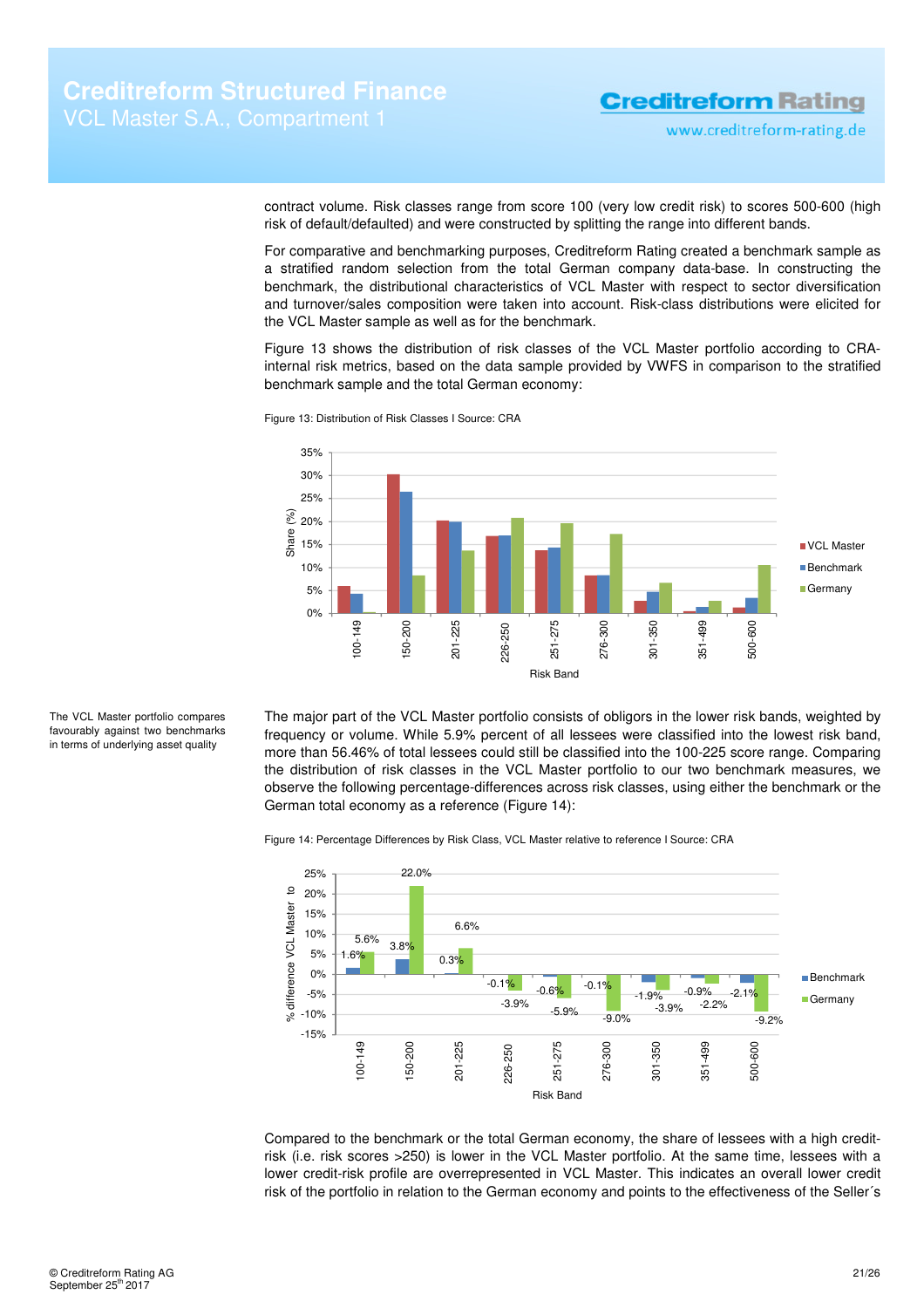origination and underwriting practices, i.e. internal scoring systems and the lease application process.

As each risk class translates into a specific probability of default (PD, estimated by CRA), the distribution of risk classes allows the derivation of portfolio expected default and, combined with lease information, loss rates. To this end, risk band PDs were weighted by average one-year exposures of each risk class in the sample, taking into account the maturity and payment profile of each specific lease contract in the sample. As a corollary, we also calculated expected losses with respect to the current exposure. This information provides a plausibility check and validation of the base case derived from the analysis of historical data. It facilitates an assessment of the current default and loss performance with a view on future potential deviations from historical estimates. In order to mitigate potential estimation error (arising, for example, from diverging definitions of default) CRA used a calibration sample provided by VWL to adjust the analytical process inputs.

Table 13: Risk Classes and Expected Loss Calculations for VCL Master

| <b>CRA Risk Metrics</b> |             | <b>VCL Master Portfolio</b> |       |                  |        |                         |        |                            |                     |                |
|-------------------------|-------------|-----------------------------|-------|------------------|--------|-------------------------|--------|----------------------------|---------------------|----------------|
| <b>Risk</b>             | <b>CRA</b>  |                             |       | <b>Frequency</b> |        | <b>Current Exposure</b> |        |                            | <b>Risk Profile</b> |                |
| <b>Class</b>            | Score       | ø PD                        | Freq. | $\%$             | ØPD 1y | €                       | $\%$   | Ø Default<br>in $\epsilon$ | $\%$                | Ø exp.<br>Loss |
| $\mathbf{1}$            | $100 - 149$ | 0.07%                       | 410   | 5.95%            |        | 3,339,669               | 7.00%  | 2,254                      | 0.30%               |                |
| $\overline{2}$          | $150 - 200$ | 0.18%                       | 2,086 | 30.27%           |        | 15,362,067              | 32.18% | 28,353                     | 3.75%               |                |
| 3                       | $201 - 225$ | 0.38%                       | 1,395 | 20.24%           |        | 9,303,590               | 19.49% | 35,502                     | 4.69%               |                |
| $\overline{4}$          | $226 - 250$ | 0.66%                       | 1,163 | 16.87%           |        | 7,739,546               | 16.21% | 50,987                     | 6.74%               |                |
| 5                       | $251 - 275$ | 0.92%                       | 949   | 13.77%           | 1.70%  | 6,200,461               | 12.99% | 56,953                     | 7.53%               | 1.58%          |
| 6                       | $276 - 300$ | 1.91%                       | 570   | 8.27%            |        | 3,696,543               | 7.74%  | 70,724                     | 9.35%               |                |
| $\overline{7}$          | $301 - 350$ | 4.46%                       | 192   | 2.79%            |        | 1,287,692               | 2.70%  | 57,475                     | 7.60%               |                |
| 8                       | $351 - 499$ | 12.84%                      | 37    | 0.54%            |        | 240,461                 | 0.50%  | 30,881                     | 4.08%               |                |
| 9                       | $500 - 600$ | 74.82%                      | 90    | 1.31%            |        | 565,776                 | 1.19%  | 423,342                    | 55.96%              |                |
| Total                   |             |                             | 6,892 | 100.0%           |        | 47,735,805              | 100.0% | 756,472                    | 100.0%              |                |

As highlighted in Table 13, Creditreform Rating derived a one-year expected probability of default (PD) of 1.70% for the portfolio sample across all risk classes. The portfolio´s expected gross loss was sized at 1.58% over a one-year time horizon based on average exposure in the first year and calculated with respect to the current exposure of approximately EUR 47.7m in the VCL Master sample data. The remaining sample has a higher one-year expected probability of default comparted to the analysis of last year. However, the exposure of the sample reduced to nearly half.

To compare this result to the base-case estimates as derived from historical data, Creditreform Rating then projected the performance of the transaction over its life, taking into account the seasoning and maturity profile of the asset pool and assuming no prepayments. The resulting expected gross loss was sized at 4.75% over the life of the transaction (see Table 14).

Table 14: Historical Data versus Portfolio Analysis Base Case Comparison

| <b>Credit Risk Parameter</b>      | <b>Base Case Expectation</b> |
|-----------------------------------|------------------------------|
| Gross Loss (%) Historical Data    | 2.29                         |
| Gross Loss (%) Portfolio Analysis | 4.75                         |

An important feature of the CRA Portfolio and Benchmark Analysis is the use of current credit information to inform historical data analyses. The above result suggests that default risk in the VCL Master portfolio currently is on an elevated level compared to historical benchmarks. This is mainly due to the share of 1.31% of obligors scoring in the lowest risk band, without which the one-year average PD would reduce to 0.74%. CRA expects these high risk obligors (delinquent or defaulted

The CRA Portfolio and Benchmark Analysis shows a higher portfolio credit risk (4.75% gross loss) compared to historical estimates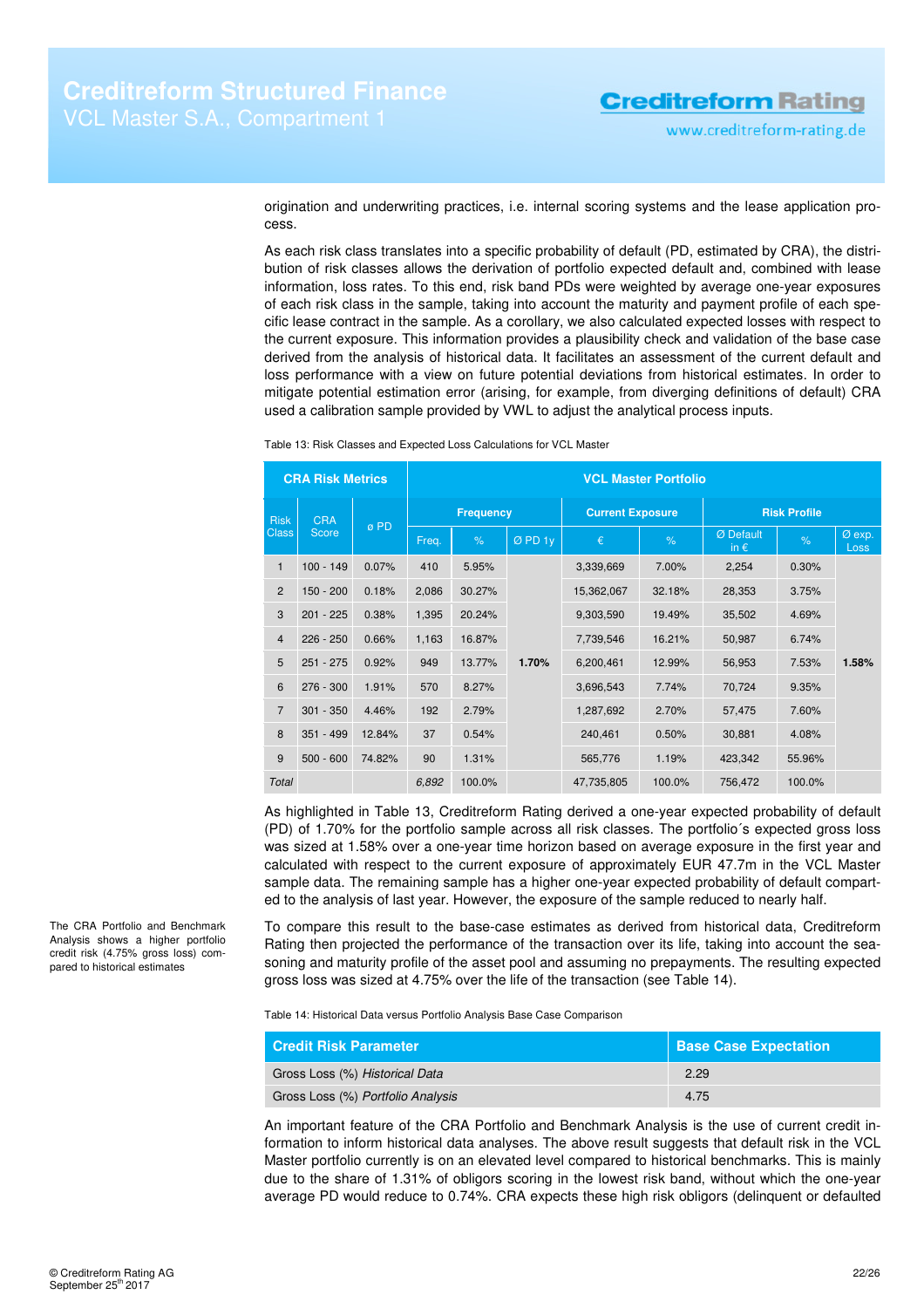as per the definition of CRA) to remain in the portfolio and not be transferred to other entities due to the application of the transferee´s eligibility criteria.

### **Cashflow Analysis**

Creditreform Rating analysed the transaction cash flows in its proprietary cash flow model, which was tailored to reflect the structure of VCL Master including the minimum available credit enhancements of 11.15% for Class A and 8.75% for Class B series. The purpose of the cash flow analysis is to test the transactions´ ability of paying interest and ultimate payment of principal by final maturity using stressed base case assumptions in each specific rating scenario. Creditreform Rating also tested the sensitivity of the transaction´s performance with respect to increases in the default rate base case, decreases in the recovery rates and prepayment scenarios.

A run-out schedule of the portfolio was implemented into the cash flow model taking into consideration the timing of defaults and the amount of prepayments.

#### **Rating Scenarios**

#### CRA base case stresses:

AAAsf: x5.59 default multiple 43.06% recovery haircut

 $A_{+sf}$ : x4.30 default multiple 34.49% recovery haircut

Taking our loss assumptions as a starting point, Creditreform Rating then stressed its base case assumptions in higher rating scenarios in order to account for unexpected economic deterioration and worsening portfolio performance. Separate stress factors were applied to default and recovery rates to arrive at scenario-specific stressed loss expectations, which were then fed into the cash flow model.

#### Default Rates

Following our "Rating of Auto ABS Securitisations" methodology and depending on the specific rating scenarios (AAA<sub>sf</sub> and  $A_{+sf}$ ), the stress multiples for default rates were set at x5.59 and x4.30, respectively. The multiples were set at relatively high levels to factor in risks due to the revolving nature of the portfolio, the structure´s term takeout- and tap-issuance-mechanism and the results of the CRA Portfolio and Benchmark analysis. Combined, this leads to the rating-specific stressed gross losses of 12.77% for  $AAA<sub>sf</sub>$  and 9.83% for  $A<sub>+st</sub>$ .

### Recovery Rates

The base case recovery expectation of 65.0% was subjected to a rating haircut in each rating scenario. The recovery rate haircuts were set to 43.06% in the  $AA_{sf}$  scenario and 34.49% in the  $A_{+sf}$ scenario, respectively. The haircuts take into account transaction-specific features such as observed volatility, potential market value risks caused by the manipulation of EA189 diesel emissions, and established recovery procedures. As a result, the stressed recovery rates were set to  $37.01\%$  in an AAA<sub>sf</sub> scenario and 42.58% in an  $A_{+sf}$  scenario. The scenario-specific expected losses were calculated by applying our rating multiplies and haircuts to the base case (Table 15).

#### Table 15: Stressed Assumptions

| <b>Rating Scenario</b>       | <b>AAA</b> sti | $A_{\text{+sf}}$ |
|------------------------------|----------------|------------------|
| Base Case Gross Loss (%)     | 2.29           | 2.29             |
| <b>Default Multiple</b>      | x5.59          | x4.30            |
| Rating Loss Rate (%)         | 12.77          | 9.83             |
| Base Case Recovery Rate (%)  | 65.00          | 65.00            |
| <b>Recovery Haircut (%)</b>  | 43.06          | 34.49            |
| Rating Recovery Rate (%)     | 37.01          | 42.58            |
| <b>Expected Net Loss (%)</b> | 8.04           | 5.65             |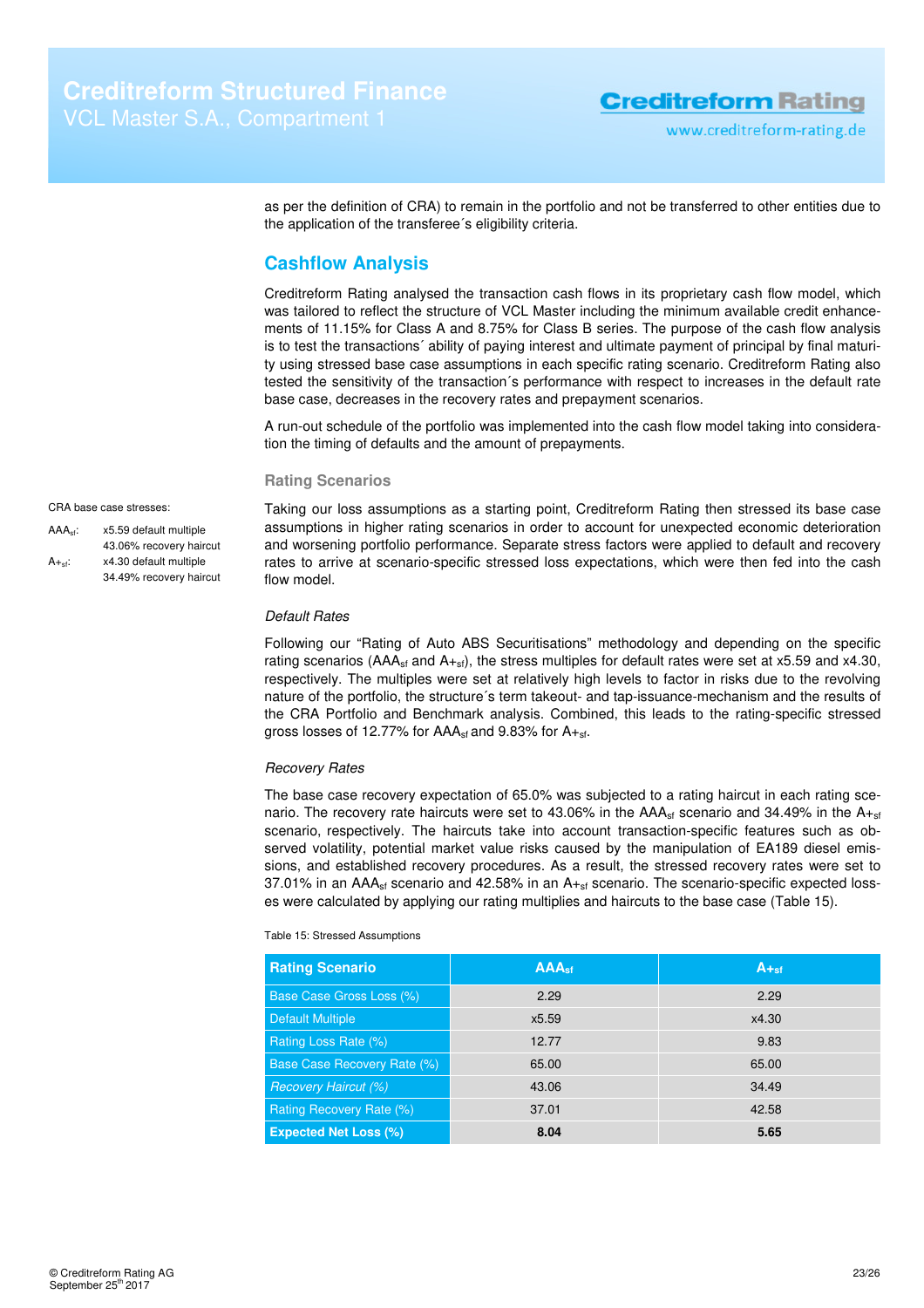### **Sensitivity Analysis**

In order to gauge the effect of variations in default and recovery rates on rating indications, Creditreform Rating conducted a sensitivity analysis including independent and combined stresses of the default and recovery base case assumptions. Table 16 and Table 17 show the resulting rating indications for the Class A and Class B notes series, respectively. For instance, the best case rating of an AAA represents a scenario with unchanged base case assumptions. If the default rate base case assumptions were increased by 25%, our analysis would suggest a Class A note downgrade of AAA<sub>sf</sub> to AA<sub>+sf</sub>. The worst case rating of BBB<sub>+sf</sub> for the Class A notes represents a scenario, where a severe 50% stress on both defaults and recoveries is applied collectively.

Table 16: Class A Sensitivities

| Recovery<br><b>Default</b> | <b>Base Case</b> | $-10%$ | $-25%$ | $-50%$ |
|----------------------------|------------------|--------|--------|--------|
| <b>Base Case</b>           | <b>AAA</b>       | AAA    | AAA    | $AA+$  |
| $+10%$                     | AAA              | AAA    | $AA+$  | AA     |
| $+25%$                     | $AA+$            | $AA+$  | AA     | $A+$   |
| $+50%$                     | AA               | AA-    | A      | $BBB+$ |

Table 17: Class B Sensitivities

| <b>Recovery</b><br><b>Default</b> | <b>Base Case</b> | $-10%$     | $-25%$ | $-50%$ |
|-----------------------------------|------------------|------------|--------|--------|
| <b>Base Case</b>                  | A+               | $A+$       | $A+$   |        |
| $+10%$                            | A+               | A+         |        | $BBB+$ |
| $+25%$                            | $A+$             | А-         | $BBB+$ | BBB-   |
| $+50%$                            | $BBB+$           | <b>BBB</b> | BBB-   | BB-    |

Creditreform Rating tested scenarios with back-, even-, and front-loaded default timings. As highlighted in Table 18, Creditreform Rating also assessed the effect of changing the prepayment rate to 0%. Overall, we observed reduced sensitivities of the Class A and Class B notes.

Table 18: Class A and Class B Prepayment Sensitivities

| <b>Prepayment Rate</b> | <b>Class A Notes</b> | <b>Class B Notes</b> |
|------------------------|----------------------|----------------------|
| <b>Base Case</b>       | <b>AAA</b>           | A+                   |
| Zero                   | AAA                  | A+                   |

### **Appendix**

#### **Regulatory Requirements**

Creditreform Rating AG was engaged on July 22nd 2016 by VWFS to conduct ratings for Class A and Class B notes series issued by VCL Master S.A., acting for and on behalf of its Compartment 1. The rating was conducted on the basis of Creditreform Rating´s "Rating Auto ABS Securitizations" methodology.

Important sources of information in the context of the ratings were, in addition to the submitted documents, a due diligence meeting in Braunschweig (Germany) on April, 5th 2017. The submitted documents and information from VWFS were sufficient to meet the requirements of Creditreform Rating AG's rating methodology.

A complete description of Creditreform Rating´s rating methodologies is published on the following internet page: www.creditreform-rating.de.

This rating was carried out by analysts Dr. Stephan Rompf, Philip Michaelis, Jan Löckenhoff and Edsson Rodriguez, all located in Neuss/Germany.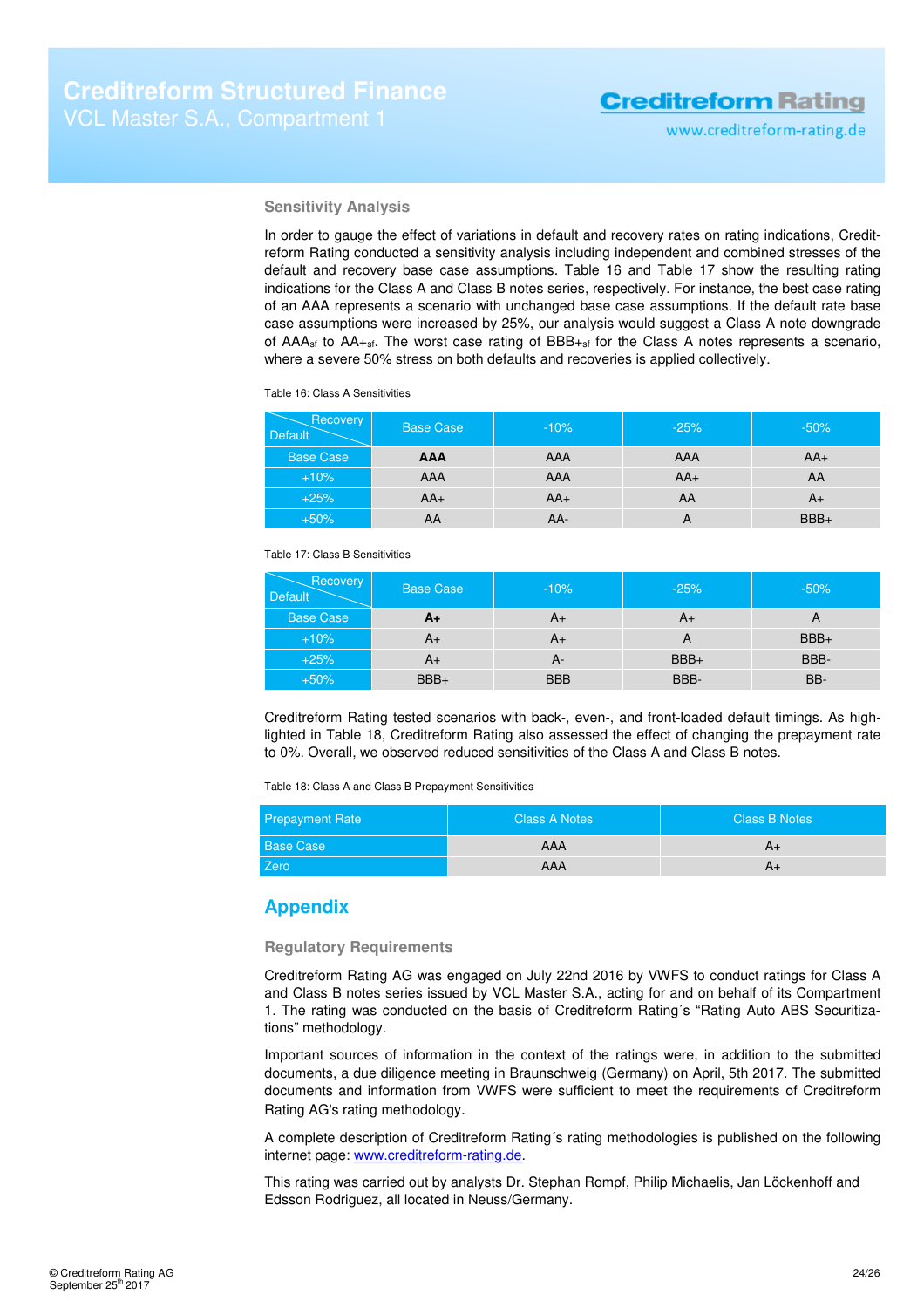Closing of the transaction occurs on September 25th 2017. The ratings are based on the portfolio information as of the Cut-Off Date falling on the last day in August 2017.

In 2011 Creditreform Rating AG was registered within the European Union according to EU Regulation 1060/2009 (CRA-Regulation). Based on the registration Creditreform Rating AG (CRAG) is allowed to issue credit ratings within the EU and is bound to comply with the provisions of the CRA-Regulation.

#### **Conflict of Interests**

No conflicts of interest were identified during the rating process that might influence the analyses and judgements of the rating analysts involved or any other natural person whose services are placed at the disposal or under the control of Creditreform Rating AG and who are directly involved in credit rating activities or approving credit ratings and rating outlooks.

In case of providing ancillary services to the rated entity, CRAG will disclose all ancillary services in the credit rating report.

#### **Rules on the Presentation of Credit Ratings and Rating Outlooks**

The approval of credit ratings and rating outlooks follows our internal policies and procedures. In line with our policy "Rating Committee," all credit ratings and rating outlooks are approved by a rating committee based on the principle of unanimity.

To prepare this credit rating, CRAG has used following substantially material sources:

- 1. Transaction documentation
- 2. Collateral performance data
- 3. Audited financial statements
- 4. Website of the participants

There are no other attributes and limitations of the credit rating or rating outlook other than displayed on the CRAG website. Furthermore CRAG considers satisfactory the quality and extent of information available on the rated entity. In regard to the rated entity Creditreform Rating AG regarded available historical data as sufficient.

Between the disclosure of the credit rating to the rated entity and the public disclosure no amendments were made to the credit rating.

The "Basic data" information card indicates the principal methodology or version of methodology that was used in determining the rating, with a reference to its comprehensive description.

In case where the credit rating is based on more than one methodology or where reference only to the principal methodology might cause investors to overlook other important aspects of the credit rating, including any significant adjustments and deviations, Creditreform Rating AG explains this fact in the credit rating and indicates how the different methodologies or these other aspects are taken into account in the credit rating. This information is integrated in the credit rating report.

The meaning of each rating category, the definition of default or recovery and any appropriate risk warning, including a sensitivity analysis of the relevant key rating assumptions, such as mathematical or correlation assumptions, accompanied by worst-case scenario credit ratings as well as bestcase scenario credit ratings are explained.

The date at which the credit rating was released for distribution for the first time and when it was last updated including any rating outlooks is indicated clearly and prominently in the "Basic data" card as a "Rating action"; first release is indicated as "initial rating", other updates are indicated as an "update", "upgrade or downgrade", "not rated", "confirmed", "selective default" or "default".

In the case of a rating outlook, the time horizon is provided during which a change in the credit rating is expected. This information is available within "Basic data" information card.